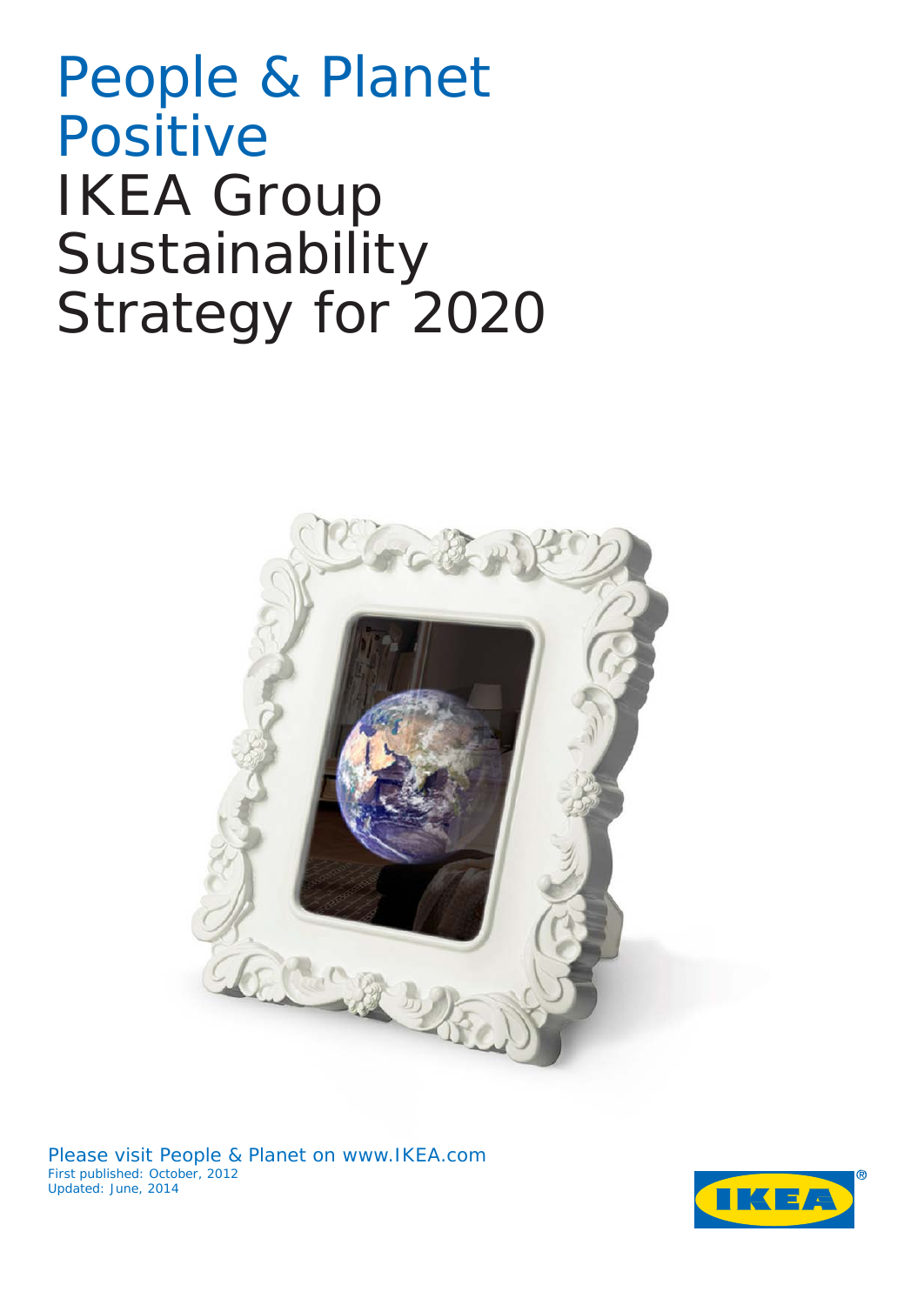# **CONTENT PEOPLE & PLANET POSITIVE**

- *01.* The world around us
- *02.* IKEA vision and business foundations
- *03*. People & Planet Positive
- *04.* Enabling change
- *05.* Overview: People & Planet Positive
- *06.* A more sustainable life at home
- *07.* Resource and energy independence
- **08.** Better life for people and communities
- *09.* A little IKEA & sustainability dictionary

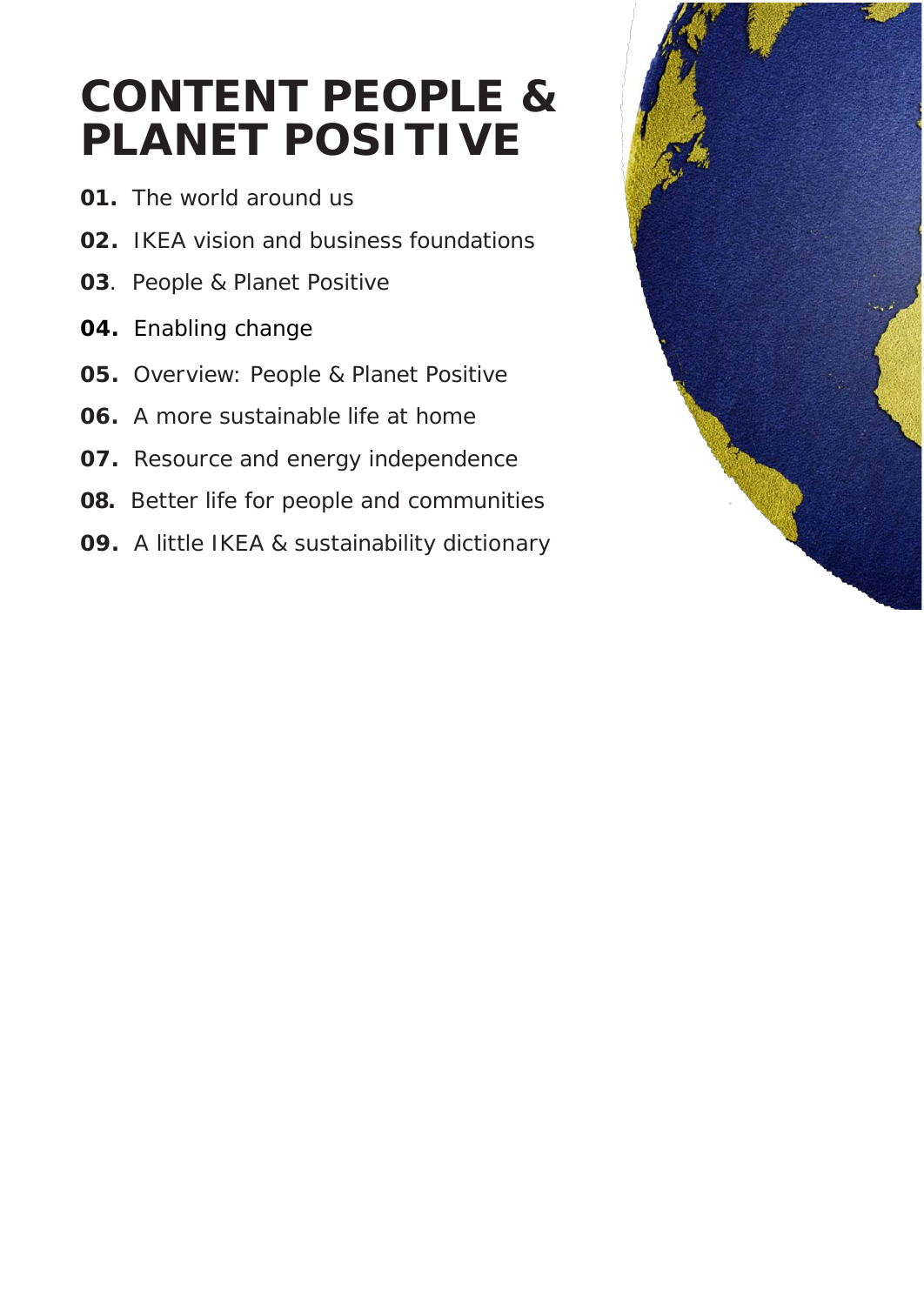## **THERE IS A RAPIDLY CHANGING WORLD AROUND US**

For most of human history the world was sparsely populated and resources, from forests to fisheries, seemed unlimited. We started the 20th century with 1.65 billion people in the world, a population not much greater than that of China or India today. Society used resources and generated waste with little restraint and few concerns. While this helped drive growth and improve the livelihoods of many millions of people, it was **a long way from a sustainable society.**

The global population has now reached seven billion, resources are increasingly scarce, **climate change** is a reality and inequality remains a critical issue. The world is on track to warm by four degrees Celsius by the end of this century, which will have a severe effect on weather patterns**,** water availability and agriculture<sup>[1](#page-19-0)</sup>. We have already lost half the world's forests and degraded an estimated 60% of the world's ecosystems<sup>[2](#page-19-1)</sup>. Climate change is not only having a negative effect on our environment but it is having a significant, negative impact on **people** in their daily lives. Whether it's a lack of clean water, extreme weather causing damage to people's homes or access to work, it is fast becoming reality for many people. The impact is even more severe for the people living in extreme poverty.

Today's global economy is almost five times the size it was 50 years ago and is set to triple again by mid-century. There were just 12 cities with a population above one million people in 1900, while today there are more than four hundred and the world's urban population swells by more than one million people every week<sup>[3](#page-19-2)</sup>. Billions of people are expected to enter the **consumer society** in the coming decades<sup>[4](#page-19-3)</sup>. This is cause for celebration, in part, as many people are coming out of poverty. However, not all will have prosperous lives, with billions remaining poor and continuing to struggle to provide for themselves and their families. One in five of the world's population are still living in extreme poverty, one third of them being children<sup>[5](#page-19-4)</sup>. Today, more than 100 million people have left their home countries for work and many millions more have moved within their own country<sup>[6](#page-19-5)</sup>. While this might bring economic benefits for family members remaining at home, migrant workers are particularly vulnerable and face significant risks.

When it comes to the **environment,** society is currently using resources at a rate that requires 1.5 planets<sup>[7](#page-19-6)</sup>. Global carbon emissions continue to rise at a time when they need to peak and then decline rapidly. Recycling rates have increased around the world, but the majority of valuable processed materials are still thrown away rather than reused, leaving room for significant improvements and opportunities. Rising energy and raw material costs are putting pressure on businesses and families across the world. By 2030, almost half of the world's population will live in water scare areas<sup>[8](#page-19-7)</sup>. When it comes to the IKEA business, unless we act boldly, price increases for energy, wood, textiles, metals and plastics will affect our costs and force price increases for our customers. Even if concerns about sustainability or climate change are put to one side, being careful with resources, managing costs for the future, controlling energy use and looking after your people is good for business.

A **sustainable world** that provides a great quality of life for many people, respects human rights and protects the environment is possible. We can provide economic opportunities and empower people so they are able to better provide for themselves and their families. We can utilise the massive potential of renewable energy; we can develop exciting new products and services that help people live a more sustainable life at home; we can transform waste into resources; and protect our forests, farmlands, seas and rivers for future generations. We can help lift people out of poverty by providing good places to work throughout our value chain and contribute to creating a fairer and more equal society for the many people. IKEA can be a small, but significant, force in helping to create this more sustainable world.

There are also many other new opportunities ahead of us. Over the coming decades hundreds of million homes around the world will shift to smart home energy management and will produce their own power. The market for solar electric power is set to be worth \$130 billion per year for the next decade, close to the value of the global furniture industry<sup>[9](#page-19-8)</sup>. Tens of billions of incandescent light bulbs and hundreds of millions of out-dated appliances exist in homes around the world today, wasting money and energy, and should be replaced with highly efficient, modern solutions that benefit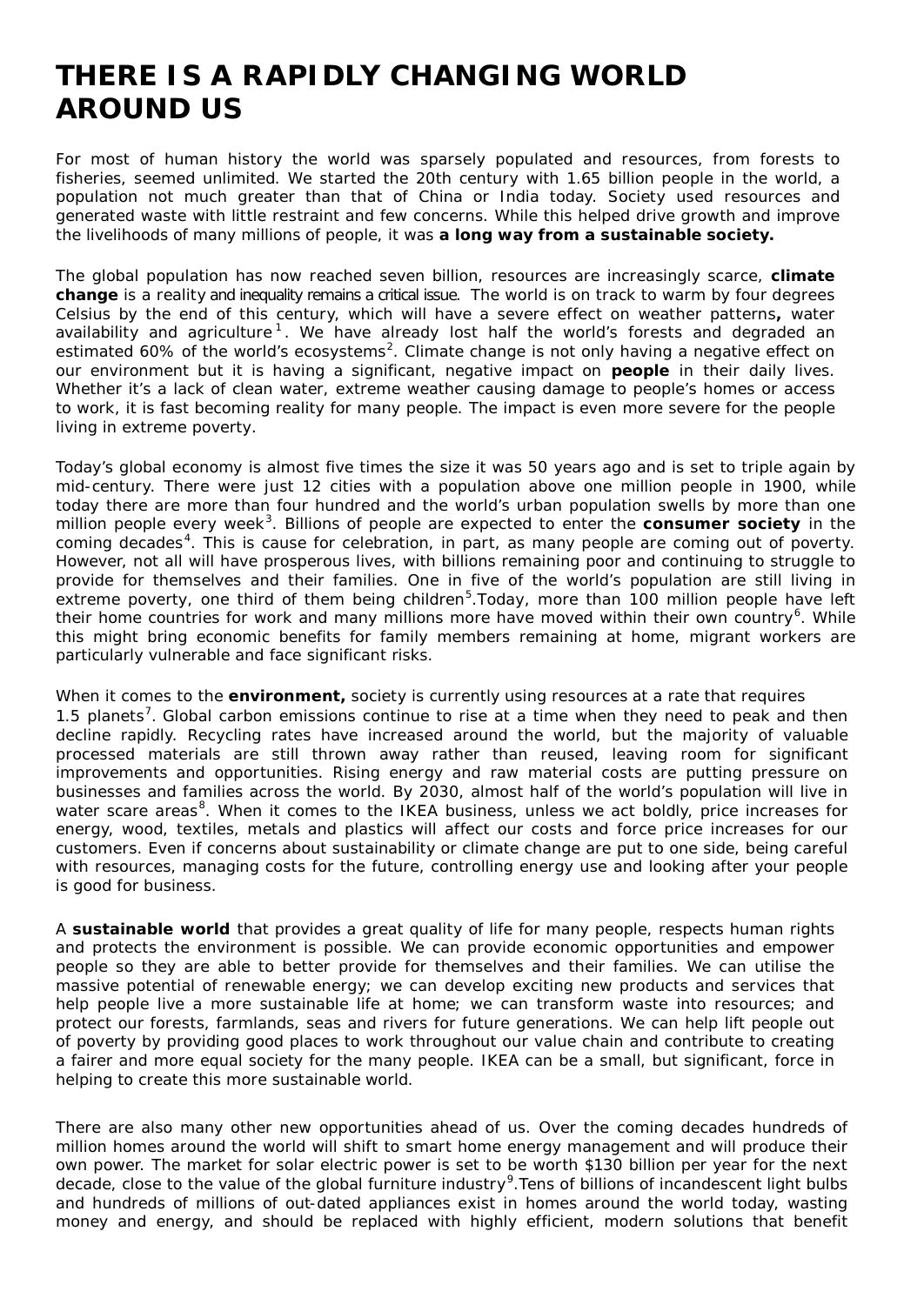customers and the environment.

IKEA can grow in a way that creates opportunities and improves lives. As IKEA grows, we want to strengthen our positive impact and help meet the needs and aspirations of more families and households around the world. **By 2020,** around 500 IKEA Group stores will welcome an estimated 1.5 billion visitors per year, employ more than 200,000 co-workers, potentially generating 45-50 billion euro in turnover. However, while that growth brings many great opportunities, if we continue with a business as usual approach, our use of wood will almost double and our carbon emissions across the value chain from raw material production to product end-of-life - will increase from today's 30 million tons to 50-60 million tons.

We need to **transform our business.** To be able to fulfil future customer needs, promote equality and secure sustainable access to resources, while driving down emissions and maintaining our low prices, we need to do things differently. It's no longer possible to use 20th century approaches to meet 21st century demands. Simply working towards being less bad will not get us where we need to be we need transformational change - which means challenging old ways and embracing the new, being bold, innovative and committed to taking action. It means taking many steps, both large and small, that, together, will have transformational impact.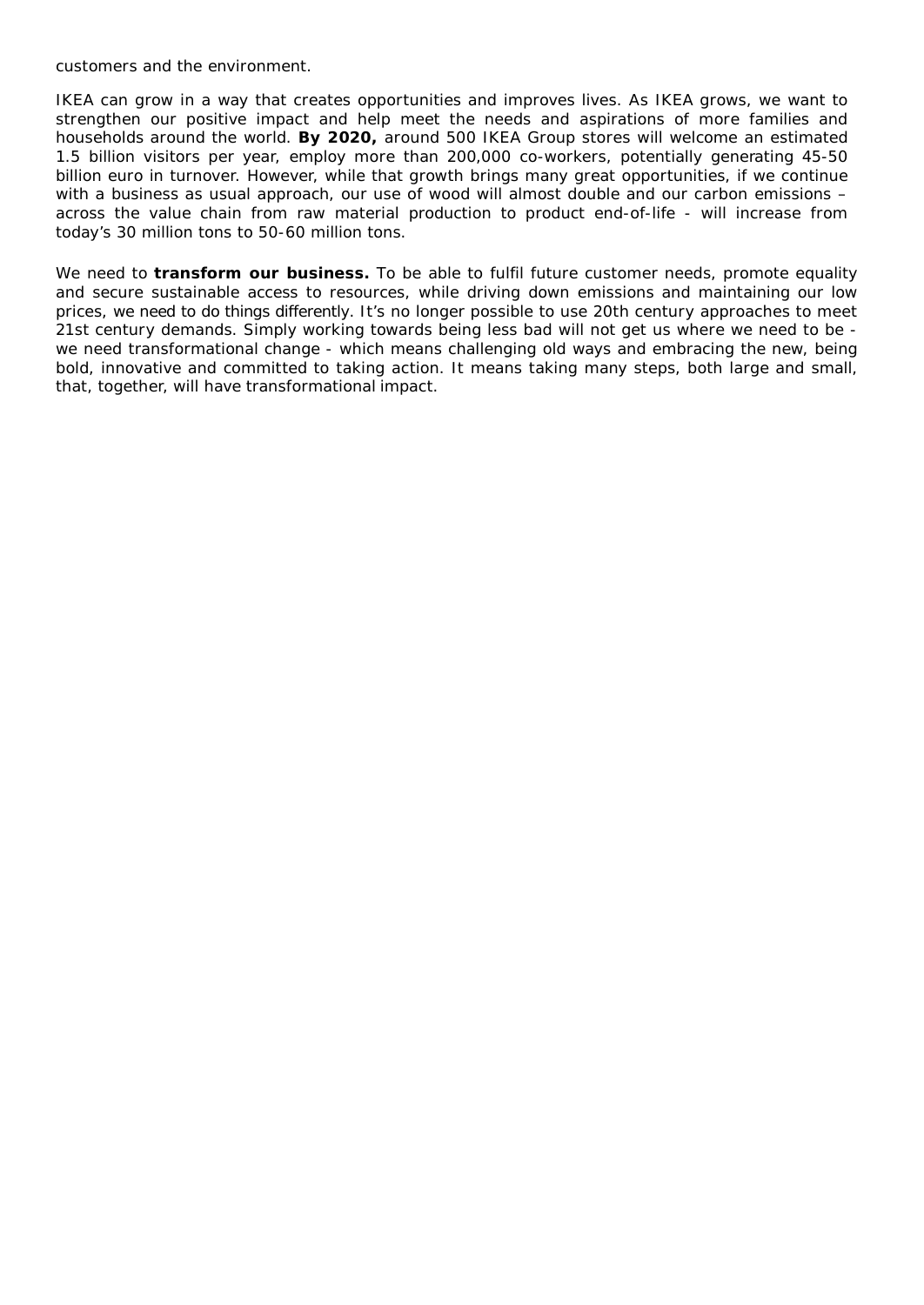## **SUSTAINABILITY AT IKEA IS BASED ON OUR VISION AND BUSINESS FOUNDATIONS**

At IKEA we are guided by **our vision of creating a better everyday life for the many people.** And what is good for people is also good for us in the long run. Our business idea, to combine good form, function and quality with built-in sustainability, at prices so low that as many people as possible can afford them, is the foundation for our contribution to a better home for people with ordinary incomes. The home is the most important place in the world and a better home makes everyday life a little bit better. We also recognise that we have a responsibility beyond the home through the impact of our business and the role we have in society. We need to make a small, but significant, contribution.

We want to **economise with resources.** We do not want to be wasteful and we always strive to make more from less. This is part of core IKEA values. It goes back to our roots in the rocky landscape of Småland in Southern Sweden where people had to make the most out of the scarce resources at their disposal. This continues to influence us as we develop our range, and distribution and sales solutions.

Our vision, business idea and values were the starting point for our environmental initiatives many years ago, as well as for introducing IWAY, our code of conduct for suppliers, and our social programmes. Sustainability - environmental, economic and social well-being for today and tomorrow - is becoming an integrated part of our business and is one of the strategic cornerstones in the IKEA Group direction "Growing IKEA Together". The IKEA sustainability direction, launched in 2013, sets a common framework for all IKEA trademark companies and this People & Planet Positive strategy compliments that direction.

Led and supported by hard-working people across IKEA, we have **already taken many steps** aimed at making our business more sustainable and to name just a few<sup>[10](#page-19-9)</sup>:

Our code of conduct for suppliers, **IWAY** was launched in 2000 and the scope of IWAY has since then been expanded and integrated more widely into our business. IWAY has influenced social and environmental improvements and contributed to positive impacts that go beyond basic compliance.

Our commitment to **children's rights** is integrated throughout the company. We have a dedicated code of conduct for the prevention of child labour, The IKEA Way on Preventing Child Labour. It outlines our strict requirements on prevention of child labour in our supply chain and explains how we will act in the best interest of the children involved if any cases of child labour are found. We also support the safe and legal employment of young workers to support their development. When it comes to our products and stores, we try to think from a child's perspective. We want our products to aid their development and for our stores to child friendly.

In 2013, we produced **renewable energy** equivalent to one third of our total energy consumption. We have currently installed around 550,000 photovoltaic panels on more than 100 stores and other buildings in nine countries, and we have 96 wind turbines in operation in seven countries. We have committed to own and operate wind turbines in ten countries. Eighty-two per cent of the heat energy used by IKEA Industry Group comes from biomass. We also want to use less energy and compared to 2010, the energy efficiency of our stores has improved by 8%, and our distribution centres by  $9\%^{11}$ .

We have taken a stand for fewer and safer chemicals. We have banned PVC from our products<sup>[12](#page-19-11)</sup> and lead in mirrors, dramatically reduced formaldehyde from lacquers and glues, and we never use optical brighteners in IKEA textiles. We are also making dramatic changes to some of the **products** we sell. We phased out incandescent bulbs in favour of more energy efficient compact fluorescents in 2010; we will now roll out LEDs in the same way – at the lowest prices.

We are turning waste into resources and less than 15% of the **waste** generated in our stores has gone to landfill. In our Industry Group, we take waste wood that would have been burnt or gone to landfill and turn it into new board for wardrobes or bookshelves. We source **raw materials** with care; in order to protect the environment and have a positive impact on people and communities. By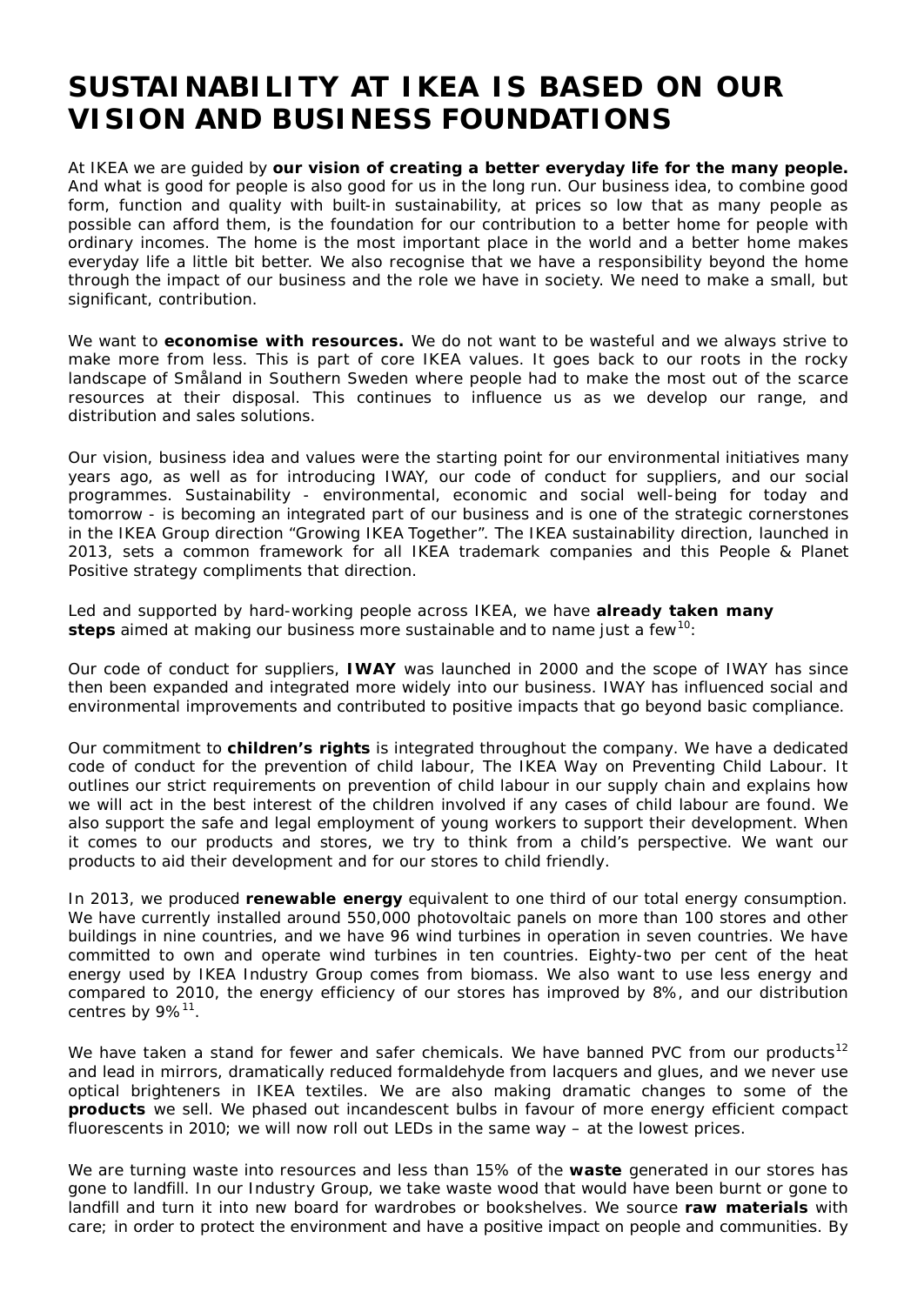sourcing raw materials from more sustainable sources, we can protect the environment and make sure people have access to clean water, decent work and can help to protect land rights in the communities where we source. We are one of the world's biggest buyers of Forest Stewardship Council-certified wood in the retail sector, more than two thirds of our cotton comes from more sustainable sources and we offer responsibly sourced and organic food options in our restaurants.

We **work with others** to transform industries and are founding members of the Forest Stewardship Council (FSC), and the Better Cotton Initiative (BCI), and have maintained successful partnerships with UNICEF, Save the Children and WWF for a decade or more.

Moving forward, we will continue to strengthen **our business practices** by ensuring that:

- There is compliance in own operations with our code of conduct, and compliance for all our home furnishing suppliers with the IKEA supplier code of conduct, IWAY.
- Sustainable financial policies are safeguarded, ensuring independence and stability as a basis for growth and responsible business, and with respect for all applicable legislation.
- Product quality and functionality are continually strengthened in line with our range direction.
- Hazardous substances are phased out in advance of legislation, and we continue to take a precautionary approach when introducing any new chemicals.
- The requirements of all product safety legislation and standards are met or exceeded.
- Wherever possible, we adopt the strongest legislation and apply it in every market.
- Chain-of-custody of all critical materials and processes is established.
- The certification schemes and standards that we are part of contribute to protecting the environment and communities where we operate, creating positive social and environmental change.

We are a values-driven business with a **culture based on strong values**; togetherness and enthusiasm; desire for renewal; cost-consciousness; accepting responsibility; humbleness and willpower; simplicity; leadership by example; daring to be different and striving to meet reality. Our culture and values shape the way we do business and create a powerful desire to **do the right thing.** We always do our best to maintain the highest ethical standards and to be a good partner in society.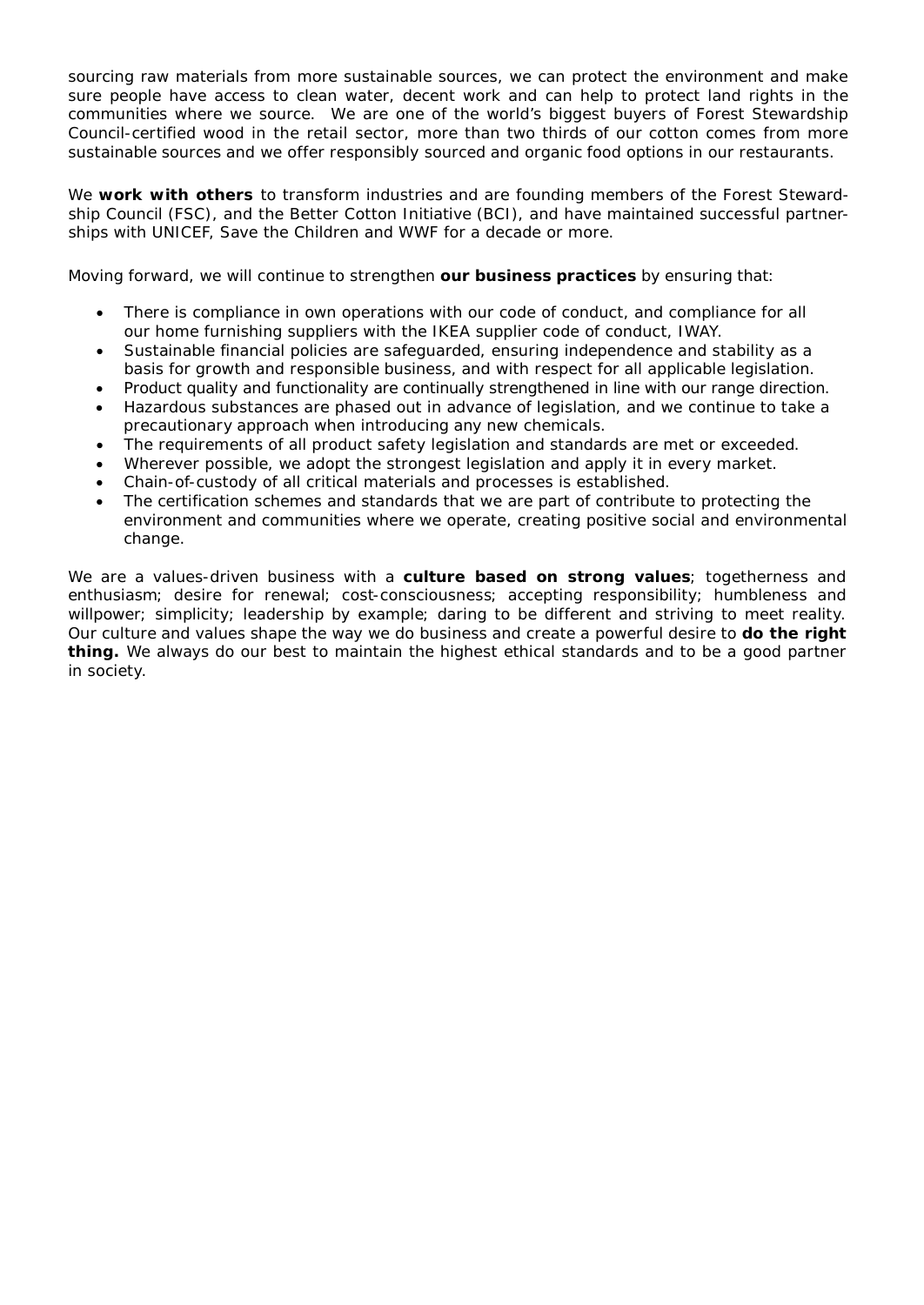### **The IKEA Group Sustainability Strategy for 2020 PEOPLE & PLANET POSITIVE**

IKEA has been committed to sustainability for many years, and we are now **taking the next big step.** Through our sustainability strategy, "People & Planet Positive", we use sustainability to drive innovation, transform our business, steer our investments and unleash new business opportunities. It will enable us to strengthen our competitiveness by securing long-term access to important raw materials, maintain and develop our supplier base, deepen our relationships with co-workers and customers, and increase productivity. It will help us to lead change in society.

We believe that sustainability should not be a luxury that few can afford or that people should have to choose between design, function, quality, low price or sustainability. **We will do our utmost to be the leader in sustainable, affordable life at home by inspiring and enabling customers to fulfil their needs and dreams at home.** We will make more sustainable products and solutions affordable, widely available and exciting. We believe that this will benefit the environment and society and our customers - helping them save money, save time and feel good.

**Sustainability at IKEA** means ensuring environmental, economic and social well-being for to- day and tomorrow. It means meeting the needs of people and society, without compromising the ability of future generations to meet their needs – acting in the long-term interests of the many people and not just the few. It is about living within the limits of the planet and protecting the environment. It means promoting a strong, healthy, inclusive and just society where people can prosper and fulfil their potential.

Across our integrated value chain, we contribute to improving the quality of life of people and communities and support a world that prospers within the limits of one planet. We are committed to good working conditions and respect for workers rights, to put more in than we take out, use resources with the utmost efficiency and turn waste into resources. We promote renewable energy, safe chemicals, responsible stewardship of forests, water and farmlands, and a fairer society that respects human rights. *That is what we mean by people and planet positive.*

Togetherness, simplicity and leadership will be key to our success. We will use sustainability as a **driver of innovation and transformational change** - from factory and farm, to store, to customers' homes and all the way to our products' end of life - and strive towards having a positive impact on people and the planet.

As we deliver on this strategy, we will try new approaches, stretch ourselves and possibly make mistakes along the way. Nevertheless, we will do our best and we are **committed to having a positive impact on people and the planet.** What could be more important?

We work with **three change drivers** that will transform our business - making it more sustainable, driving growth, discovering new business opportunities and helping create a better everyday life for the many people:

- 1. **Inspire and enable millions of customers to live a more sustainable life at home.** Take the lead in developing and promoting products and solutions that help customers save or generate energy, reduce or sort waste, use less or recycle water: at the lowest possible price.
- 2. **Strive for resource and energy independence** [13](#page-19-12) . Securing long-term access to sustainable raw materials, having a positive impact on the communities where we source materials and using resources within the limits of the planet. Produce as much renewable energy as the energy we consume and drive energy efficiency throughout our value chain.
- 3. Take a lead in creating a **better life for the people and communities** impacted by our business. Further extend our code of conduct throughout our value chain; be a good neighbour, support human rights and act in the best interest of children.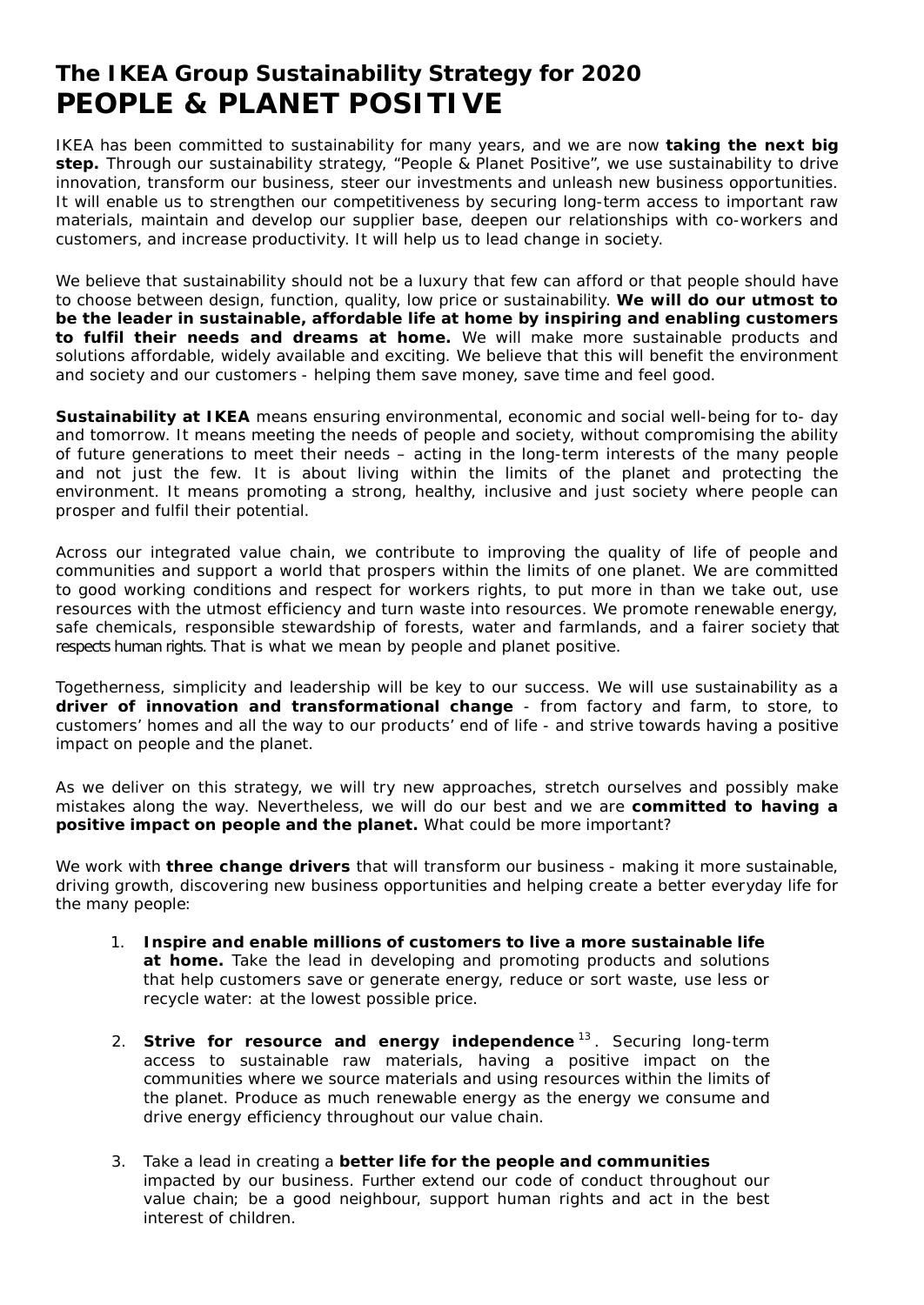### **The IKEA Group Sustainability Strategy for 2020 ENABLING CHANGE**

This strategy, "People & Planet Positive", is ambitious and far reaching, covering all aspects of our business and value chain. To be able to transform our business and become people and planet positive, we need to enable change throughout our business by:

#### **Transforming our business and moving towards being people and planet positive by making sustainability a natural part of our everyday work.**

- By August 2017, 95% of IKEA co-workers state that "sustainability is a natural part of the everyday work"<sup>[14](#page-19-13)</sup>.
- Ensure improved knowledge, training and best practice sharing to enable all co-workers to contribute to and actively challenge IKEA to become more sustainable.
- Ensure sustainability is included in all personal development and incentive schemes.
- Enable our co-workers to live a more sustainable life at home by using our solutions or knowledge for reducing energy, water and waste at home, through a dedicated global project beginning in 2014.

#### **Involving and engaging customers, co-workers and suppliers in our people and planet positive journey through impactful, relevant and unique communication.**

- By August 2015, 70% of consumers view IKEA as a company that takes social and environmental responsibility<sup>[15](#page-19-14)</sup>.
- By August 2017, at least 95% of IKEA co-workers and 95% of our suppliers view IKEA as a company that takes social and environmental responsibility<sup>[16](#page-19-15)</sup>.
- By August 2020, IKEA seen as number one home furnishing retailer for operating in a way that is better for people and the environment on each market<sup>[17](#page-19-16)</sup> and we see, on a country basis, a minimum 3% increase in awareness annually on two strategic areas related to People & Planet Positive topics<sup>[18](#page-19-17)</sup>.
- Integrate sustainability in all IKEA communications channels. This includes strengthening information at point of sale (in store and online) to provide ideas, inspiration, knowledge, and smart solutions.
- Actively promote more sustainable products and solutions by increasing transparency on how they were produced and their customer benefits. Communication tools that are the most credible and relevant for our customers will be used; including third party certification.
- Perform regular, transparent and systematic reporting on progress to steer our business and increase transparency and trust. This includes independent auditing and verification of relevant tools and reports.

#### **Transforming and growing our business through a combination of innovation and investments that adds value for our customers and IKEA and help us become people and planet positive.**

- Adopt innovative new technologies, solutions and thinking around clean energy, water, resources and transport of people and goods across our operations and supply chain to transform our business.
- Invest in innovative technologies and companies that can deliver positive sustainability and commercial benefits through various IKEA investment initiatives.
- Every new IKEA Group store, office, distribution centre, or IKEA Industry Group facility will be located, designed, equipped and operated to be the most sustainable IKEA facility at that point in time<sup>19</sup>.

#### **Building collaborations and partnerships with other companies, suppliers, NGOs and UN bodies to work towards becoming people and planet positive and contributing to change in society.**

- Advocate and influence key stakeholders and policy development that supports positive change in society, alongside the actions within our business<sup>[20](#page-19-19)</sup>.
- Strive to be a good neighbour and establish long-term partnerships with local communities where we operate; positively contributing to their economic, social and environmental development.
- Together with the IKEA Foundation, enable our co-workers to share their knowledge, skills and expertise with charities supported by the Foundation.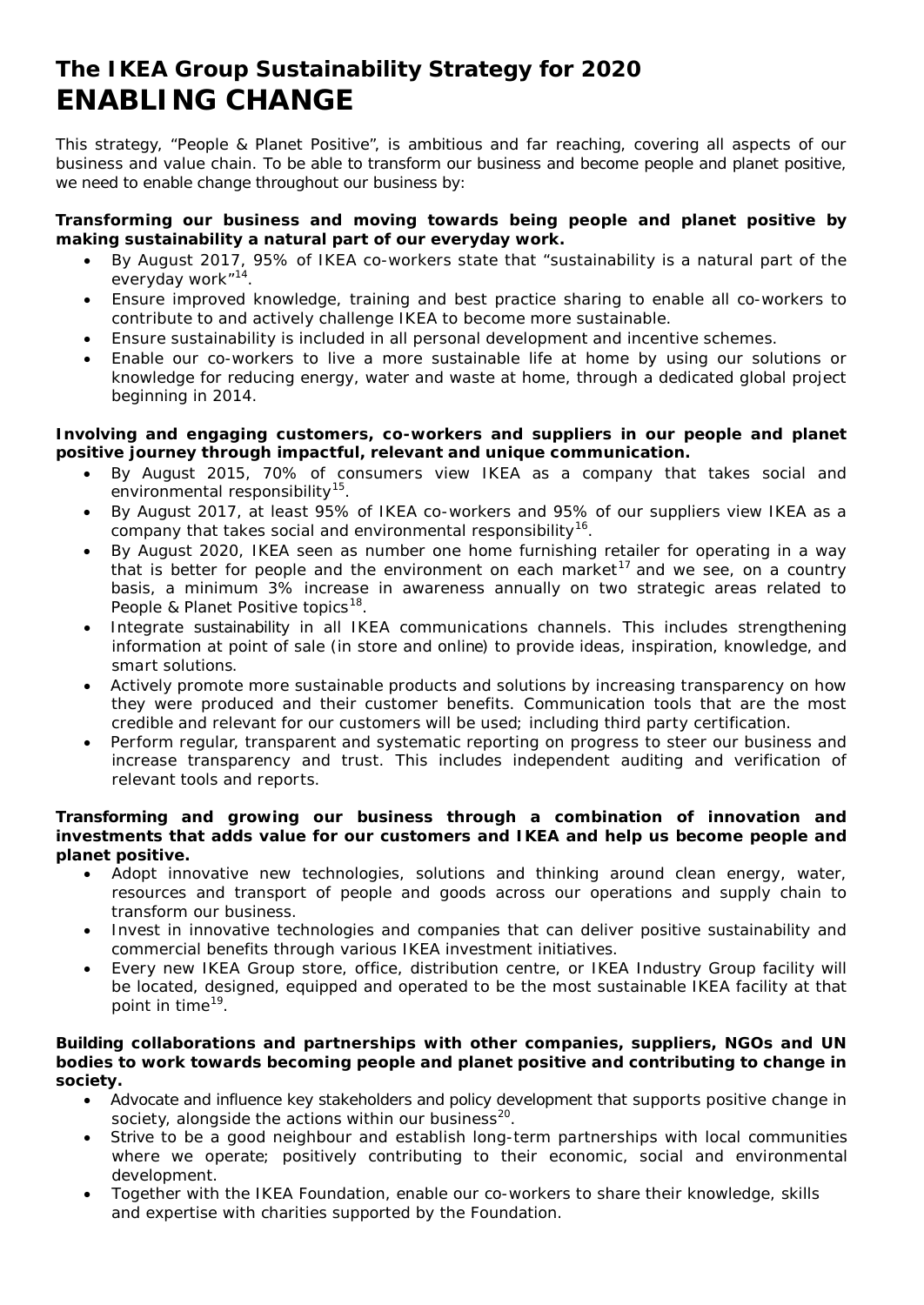## **The IKEA Group Sustainability Strategy for 2020 PEOPLE & PLANET POSITIVE OVERVIEW**

The following pages provide an overview of high-level commitments and targets for the different parts of our business. These will be updated when required and when necessary, be adapted to each business unit and incorporated into other IKEA Group strategies and business plans. We will transparently communicate on our progress and remaining challenges. The below table is a summary of the main sustainability commitments and targets at IKEA Group level.

| <b>Our commitments</b>                                                                                                                                                    | Targets/indicators                                                                                                                                                                                                                                                                                                                                                                                                                                                                                                                                                                                                                    |  |
|---------------------------------------------------------------------------------------------------------------------------------------------------------------------------|---------------------------------------------------------------------------------------------------------------------------------------------------------------------------------------------------------------------------------------------------------------------------------------------------------------------------------------------------------------------------------------------------------------------------------------------------------------------------------------------------------------------------------------------------------------------------------------------------------------------------------------|--|
| Enabling change throughout our<br>business to become people and planet<br>positive.                                                                                       | -By August 2017, 95% of IKEA co-workers state that "sustainability is a natural<br>part of the everyday work".<br>- By August 2017, at least 95% of IKEA co-workers and 95% of our suppliers<br>view IKEA as a company that takes social and environmental responsibility.<br>- By August 2020, IKEA seen as number one home furnishing retailer for<br>operating in a way that is better for people and the environment on each<br>market <sup>21</sup> and we see, on a country basis, a minimum 3% increase in awareness<br>annually on two strategic areas related to People & Planet Positive topics <sup>22</sup> .             |  |
| 1) A more sustainable life at home.                                                                                                                                       |                                                                                                                                                                                                                                                                                                                                                                                                                                                                                                                                                                                                                                       |  |
| Take the lead in developing and<br>promoting products and solutions that<br>enable customers to live a more<br>sustainable life at home.                                  | -By August 2020, achieve more than a fourfold increase in sales from products<br>and solutions inspiring and enabling customers to live a more sustainable life at<br>home.<br>- Take a lead in more sustainable food by enabling and encouraging a balanced<br>diet.                                                                                                                                                                                                                                                                                                                                                                 |  |
| 2) Resource and energy independence.                                                                                                                                      |                                                                                                                                                                                                                                                                                                                                                                                                                                                                                                                                                                                                                                       |  |
| Strive for resource independence by<br>using resources within the limits of the<br>planet and by encouraging all waste to<br>be turned into resources.                    | -By August 2020, we aim to source 100% of our wood, paper and cardboard<br>from more sustainable sources <sup>23</sup> .<br>- By August 2015, all cotton used will be sourced from more sustainable<br>sources, such as Better Cotton.<br>-By August 2015, all home furnishing materials, including packaging, will be<br>either made from renewable, recyclable or recycled materials.<br>-By August 2020, 90% of our home furnishing products will be more<br>sustainable with documented environmental improvements, covering both<br>resource use and product functionality according to our sustainability product<br>scorecard. |  |
| Strive towards energy independence<br>through being a leader in renewable<br>energy, and becoming more energy<br>efficient throughout our operations and<br>supply chain. | - By August 2020, the IKEA Group will produce as much renewable energy as<br>we consume in our operations.<br>- Become 20% more energy efficient in our own operations by August 2015<br>and encourage and enable our direct suppliers to achieve the same by August<br>2017.                                                                                                                                                                                                                                                                                                                                                         |  |
| 3) A better life for people and communities.                                                                                                                              |                                                                                                                                                                                                                                                                                                                                                                                                                                                                                                                                                                                                                                       |  |
| Take a lead in contributing to a better<br>life for people and communities                                                                                                | - Maintain 100% IWAY approval of all suppliers of home furnishing and other<br>key products and services <sup>24</sup> .                                                                                                                                                                                                                                                                                                                                                                                                                                                                                                              |  |

| Take a lead in continuumq to a better    | - Maintain TOO% TWAY approval of all suppliers or nome furnishing and other          |
|------------------------------------------|--------------------------------------------------------------------------------------|
| life for people and communities          | key products and services <sup>24</sup> .                                            |
| impacted by our business, placing        | - Secure 100% IWAY approval for all national IKEA Food, Indirect Material and        |
| human rights at the centre of everything | Services and retail suppliers within the scope of IWAY <sup>25</sup> by August 2015. |
| we do.                                   | - Secure compliance to IWAY Musts at all sub-suppliers of critical material and      |
|                                          | processes <sup>26</sup> by August 2017.                                              |
|                                          | - Develop and implement a transparent and reliable system for the responsible        |
|                                          | recruitment of migrant workers at first tier suppliers in identified critical areas  |
|                                          | by August 2017.                                                                      |
|                                          | - Continuously identify and develop setups for home based workers to improve         |
|                                          | working conditions, protect labour rights and prevent child labour. By August        |
|                                          | 2020, all home based workers are transitioned into improved setups and part          |
|                                          | of our handmade development programme.                                               |
|                                          |                                                                                      |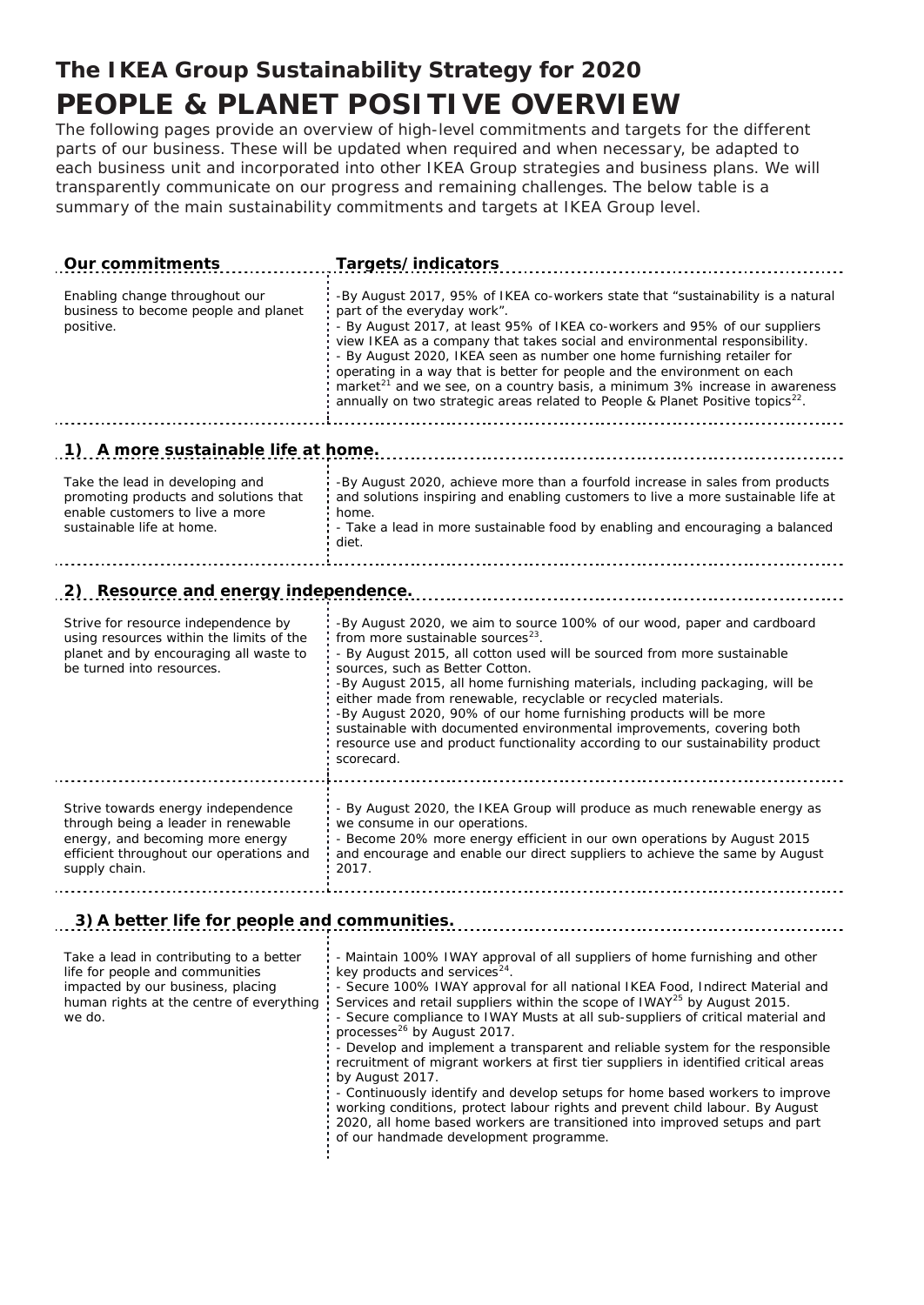# A more sustainable life at home For and together with our customers

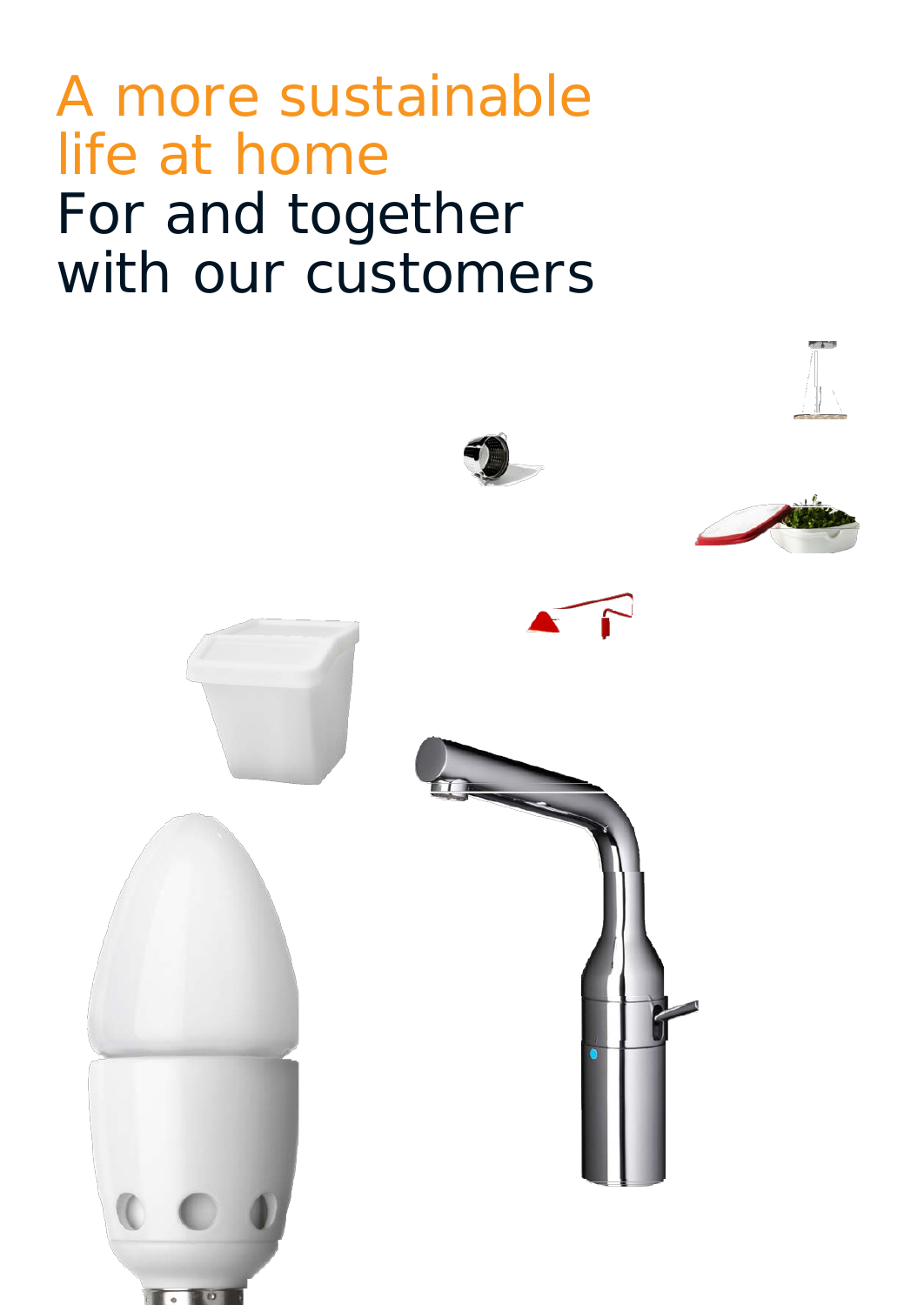We will transform our entire range, making all of our products more sustainable. We will also develop and promote solutions that inspire and enable customers to live a more sustainable life at home, whether it is saving or producing energy, reducing water use or sorting waste. Some of our activities in other areas, such as customer take-back systems and sustainable people transport to stores, can also contribute to people living more sustainably.

#### **Take the lead in developing and promoting products and solutions that inspire and enable people to live a more sustainable life at home, and achieve more than a fourfold increase in sales by August 2020**[27](#page-19-26) **.**

- Enable customers to take **climate positive** [28](#page-19-27) actions in their homes by offering a compelling range of solutions for home energy management, consumption and generation<sup>[29](#page-19-28)</sup>.
	- Our **energy consuming products** will be, on average, at least 50% more efficient than our range was in 2008 by August 2015.
	- By September 2016, all our electric hobs will be energy efficient **induction**  $h$ obs $30$ .
	- By September 2015, our entire lighting range will switch to **LED** offered at the lowest price.
	- By September 2017, offer the most energy efficient **home appliances** at the lowest price.
- Offer leading **water and energy saving** solutions in our range of taps, showers sink accessories and dishwashers by September 2016 – all at the lowest possible price.
- Motivate customers to turn **waste into resources** by offering low price, functional and easy to use solutions for sorting and minimising waste at home $^{31}$  $^{31}$  $^{31}$ .
- Take action in more sustainable **food** by enabling and encouraging a more balanced diet.
- Incentivise **IKEA FAMILY** members through products, solutions, events and services that enable them to live a more sustainable life at home. Engage members to share ideas and reward them.
- Take a lead, together with our customers and others in society, in re-thinking the nature of **future homes** and communities to provide examples of attractive, affordable and sustainable living.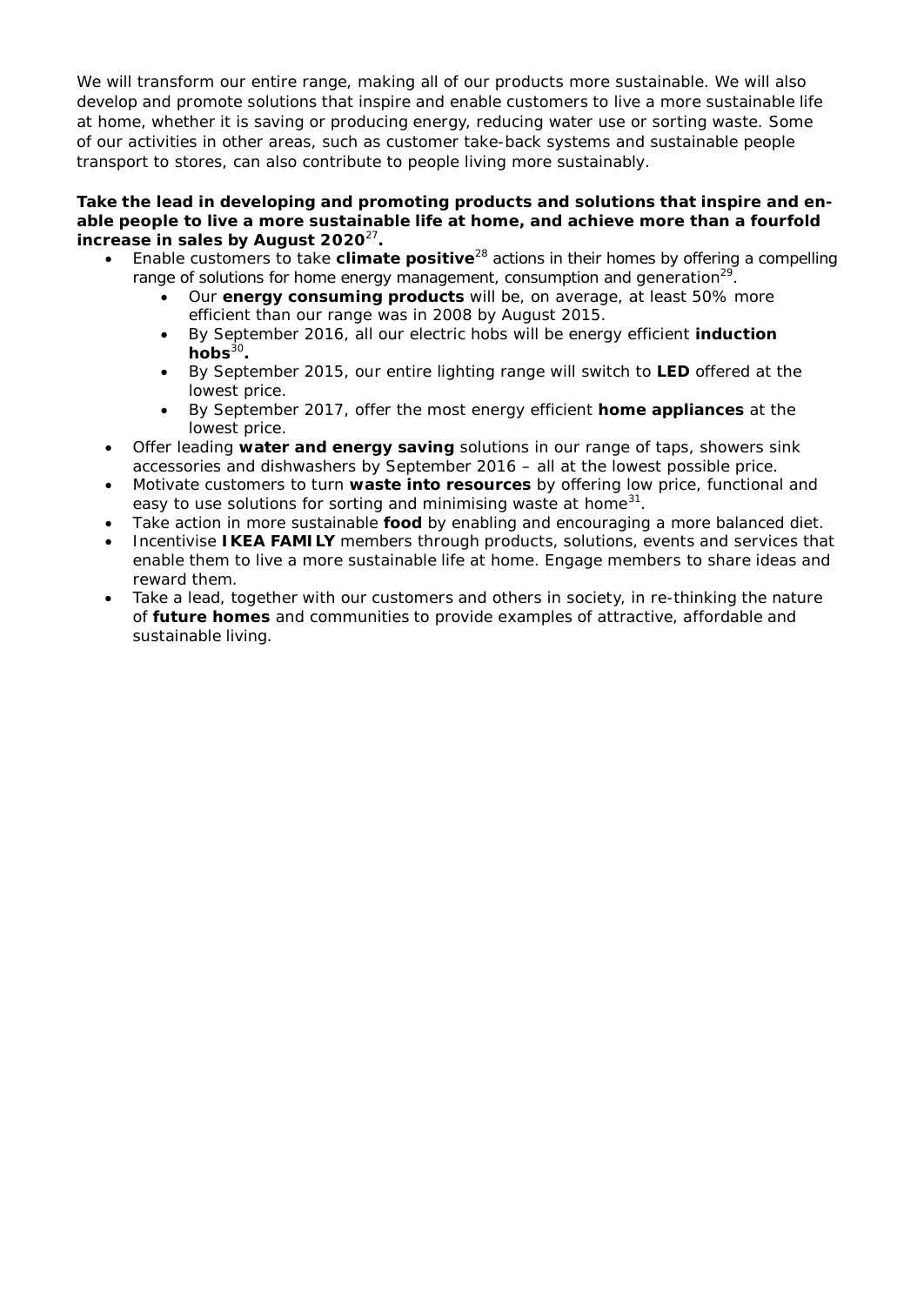Resource and energy independence Together with our operations and suppliers

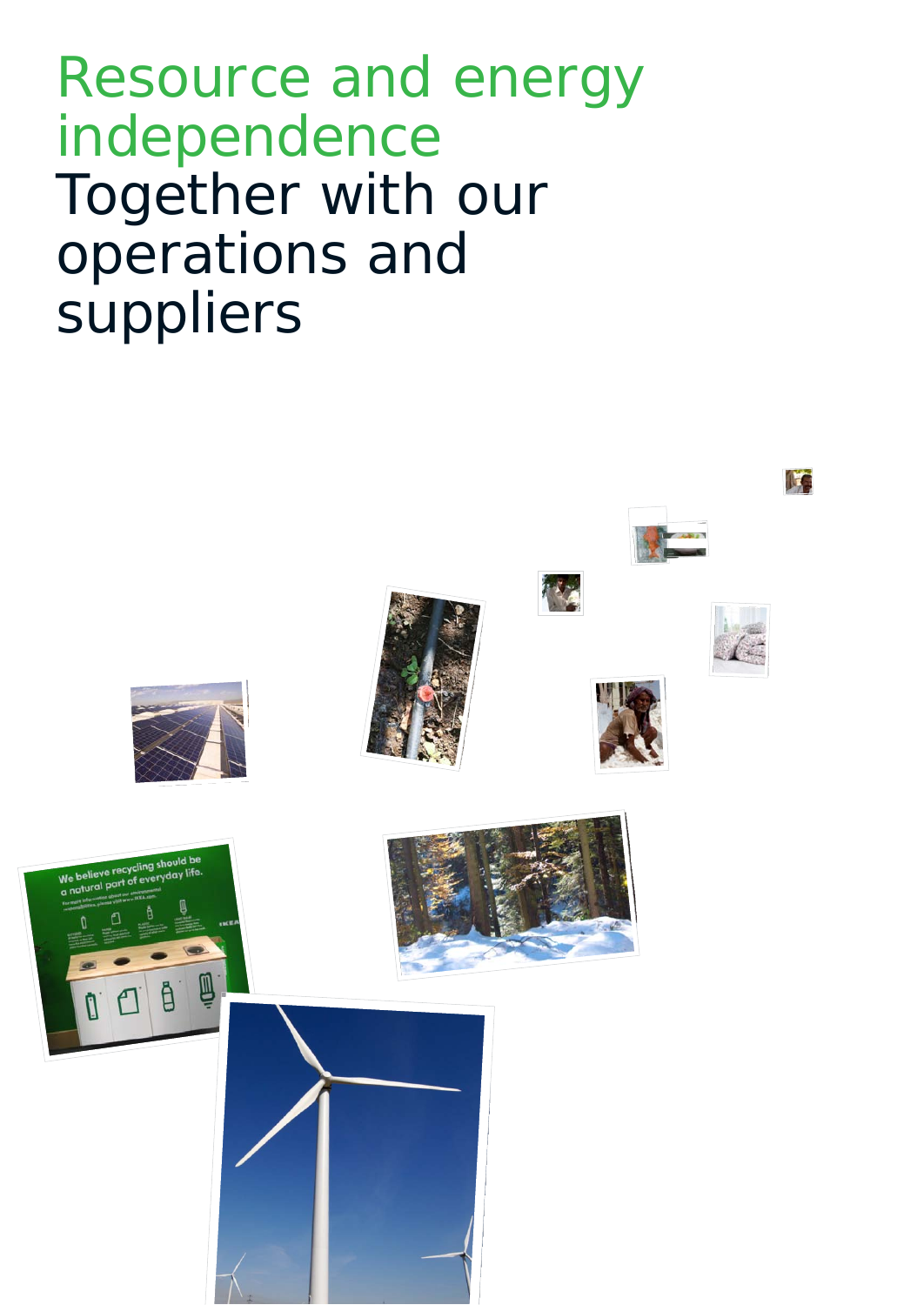We aim to have an overall positive impact on people and the planet and contribute to protecting vulnerable communities and biodiversity, striving for sustainable resource use and the development of a low carbon value chain.

#### **Strive for resource independence; securing long-term access to sustainable raw materials, ensuring a positive impact on the communities where we source and using resources within the limits of the planet.**

**Take a lead in the responsible sourcing of raw materials. By August 2017, the majority of the renewable materials used will come from more sustainable sources[32](#page-19-31) .**

- Before August 2020, become **forest positive.** Continue to maintain full compliance with our forestry requirements. Promote the adoption of sustainable forestry methods beyond our needs and across the industry and contribute to ending deforestation.
	- By August 2017, at least 50% of our wood will come from more sustainable sources<sup>[33](#page-19-32)</sup>.
	- By August 2017, 100% of our wood from priority areas<sup>[34](#page-19-33)</sup> will be from more sustainable sources.
	- By August 2020, we aim to source 100% of our wood, paper and cardboard from more sustainable sources<sup>[35](#page-19-34)</sup>.
	- By August 2020, contributing to FSC certification of 15 million hectares of forest in priority areas – which is equivalent to more than double the total area needed to supply IKEA<sup>[36](#page-19-35)</sup>. This is in addition to 30 million hectares of FSC forest already added through our earlier partnership projects.
- By August 2015, all **cotton** used in IKEA products will be sourced from more sustainable sources, such as Better Cotton and we will continuously investigate complimentary fibres with improved sustainability performance relative to cotton.
- By August 2020, become **water positive** by promoting water stewardship throughout our value chain. Contributing, with others, to improved water management in water stressed areas where we operate, focusing on both water use and water quality and helping people to have access to clean water.
- By December 2015, all **palm oil,** currently used in home furnishing products such as candles or as a food ingredient, will either come from certified segregated sustainable sources or be replaced by more sustainable raw materials.
- By August 2017, all of the **leather** we use will have full chain of custody and be produced according to standards that help protect forests and respect human rights and animal welfare.
- Ensure **full supply chain control** (chain-of-custody) for all critical materials and processes $^{37}$  $^{37}$  $^{37}$  by August 2016.

#### **Take a lead in a sustainable and healthy diet.**

- Promote a **balanced diet** focusing on vegetarian food, seafood and seeing meat as a treat. By August 2015, the IKEA restaurant will offer vegetarian meatballs.
- Reduce the levels of salt, sugar, fat, artificial additives and allergens in meals and products by developing and implementing guidelines for salt, sugar and fat levels in product development.
- Ensure that ingredients subject to social and environmental concern come from more sustainable sources and/or third party certifications.
	- All **coffee** and **tea** served in the IKEA restaurants as well as **cocoa** in IKEA chocolate bars will come from more sustainable sources, such as UTZ certification, by August 2015.
	- All **seafood** served in the IKEA restaurant and sold in the Swedish Food Market will be ASC or MSC certified by August 2015. All IKEA restaurants will be MSC and ASC certified by August 2015.
	- All **eggs** served in the IKEA restaurant will come from free range hens with outdoor access by August 2015.
	- Develop and start implementing **higher welfare** standards for pigs by August 2016 and for beef cattle by August 2017.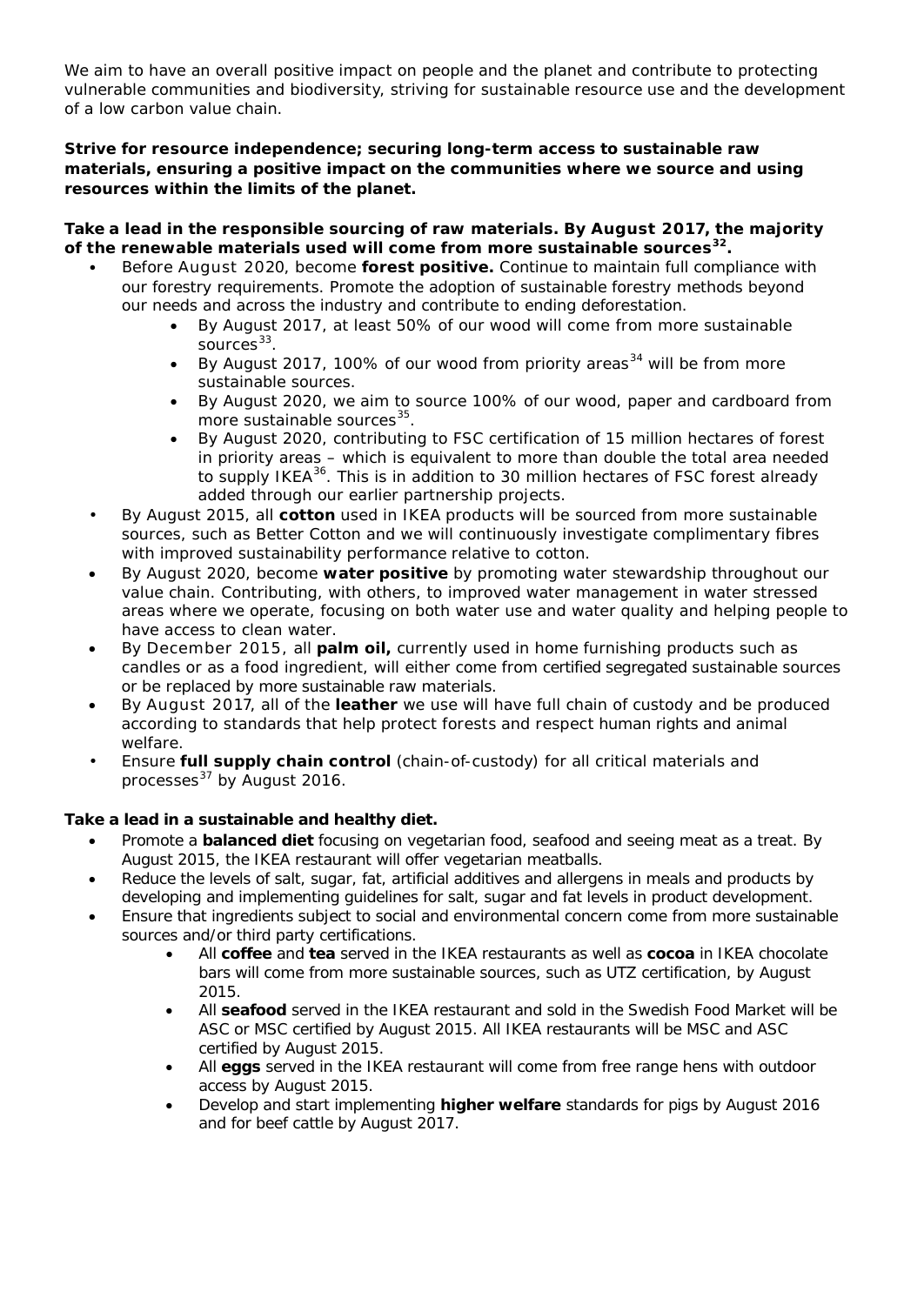**Take a lead in turning waste into resources. We will develop reverse material flows for waste material, ensure key parts of our range are easily recycled**[38](#page-19-37) **, and take a stand for a closed loop society.**

- By August 2015, all our main home furnishing materials, including packaging, will be either made from renewable, recyclable<sup>[39](#page-19-38)</sup> or recycled materials.
- By August 2020, all plastic material used in our home furnishing products will be 100% renewable and/or recycled [40](#page-19-39)
- renewable and/or recycled<sup>40</sup>.<br>• By August 2016, reduce IKEA packaging waste in customer's homes by 10%<sup>[41](#page-19-40)</sup>.
- By August 2017, 50% of the non-renewable materials used in our home furnishing products will come from recycled sources.
- By August 2020, 30% of the wood used by the IKEA Industry Group will be recycled.
- Target key raw materials with dedicated **"resource chain"** projects to establish new flows of recycled materials.
	- By August 2020, close at least two material loops (material loops not currently existing in a region) for post-consumer waste.
- Enable customers to have clear and simple options for the reuse and recycling of appropriate categories of IKEA products, e.g. mattresses and sofas.
- Prevent and minimise waste generated from own operations and ensure that as much as possible is recycled. Strive for **zero waste to landfill** wherever possible.
	- By August 2020, reduce waste from our store operations by 10%<sup>[42](#page-19-41)</sup>.
	- By August 2020, 90% of the waste from our own operation will be recycled or energy recovered, of which 80% of the waste from stores and distribution centres and 90% from IKEA Industry Group will be material recycled.

#### **By August 2020, 90% of the total sales value will come from home furnishing products classified as more sustainable**[43](#page-19-42) **.**

- Actively search for new ways to **design our products** using raw materials with the utmost efficiency and develop complementary and alternative materials that are more sustainable without compromising product quality, design, function or increasing the selling price.
- Continually **substitute hazardous chemicals** with safer alternatives across our value chain and strengthen information management about substances used.
- In line with our belief that to buy, use and throw away is not IKEA, we will ensure our products have the **durability fit for purpose.**

#### **Be energy independent by being a leader in renewable energy and becoming more energy efficient throughout our operations. Strive towards energy independence in the supply chain.**

- By August 2015, produce renewable energy equivalent to at least 70% of our energy consumption and by August 2020 we, on Group level, will produce as much renewable energy as we consume<sup>[44](#page-19-43)</sup>.
	- Become 20% [45](#page-19-44) more **energy efficient** in our own operations by August 2015 and 30%[46](#page-19-45) by August 2020. Encourage and enable our direct suppliers to become 20% more energy efficient by August 2017.
	- By August 2015, reduce **carbon emissions** from our own operations by 50% [47](#page-19-46) and those of our suppliers by 20%.
- Transform **customers' accessibility** to IKEA using all sales channels, while reducing the carbon footprint of customer transport and home delivery through promoting innovative solutions, e.g. electric vehicles.
- By August 2016, reduce **transport**-related carbon emissions by 20% and by August 2020 by 30%<sup>[48](#page-19-47)</sup> through, e.g. improving fill rates, utilising electric vehicles, optimal modes of transport and green corridors.
- Consider sustainability in all major investment decisions and utilise full cost accounting to evaluate projects' lifetime costs as a basis for investment. Maintain or exceed current sustainability investment levels and publicly report on progress.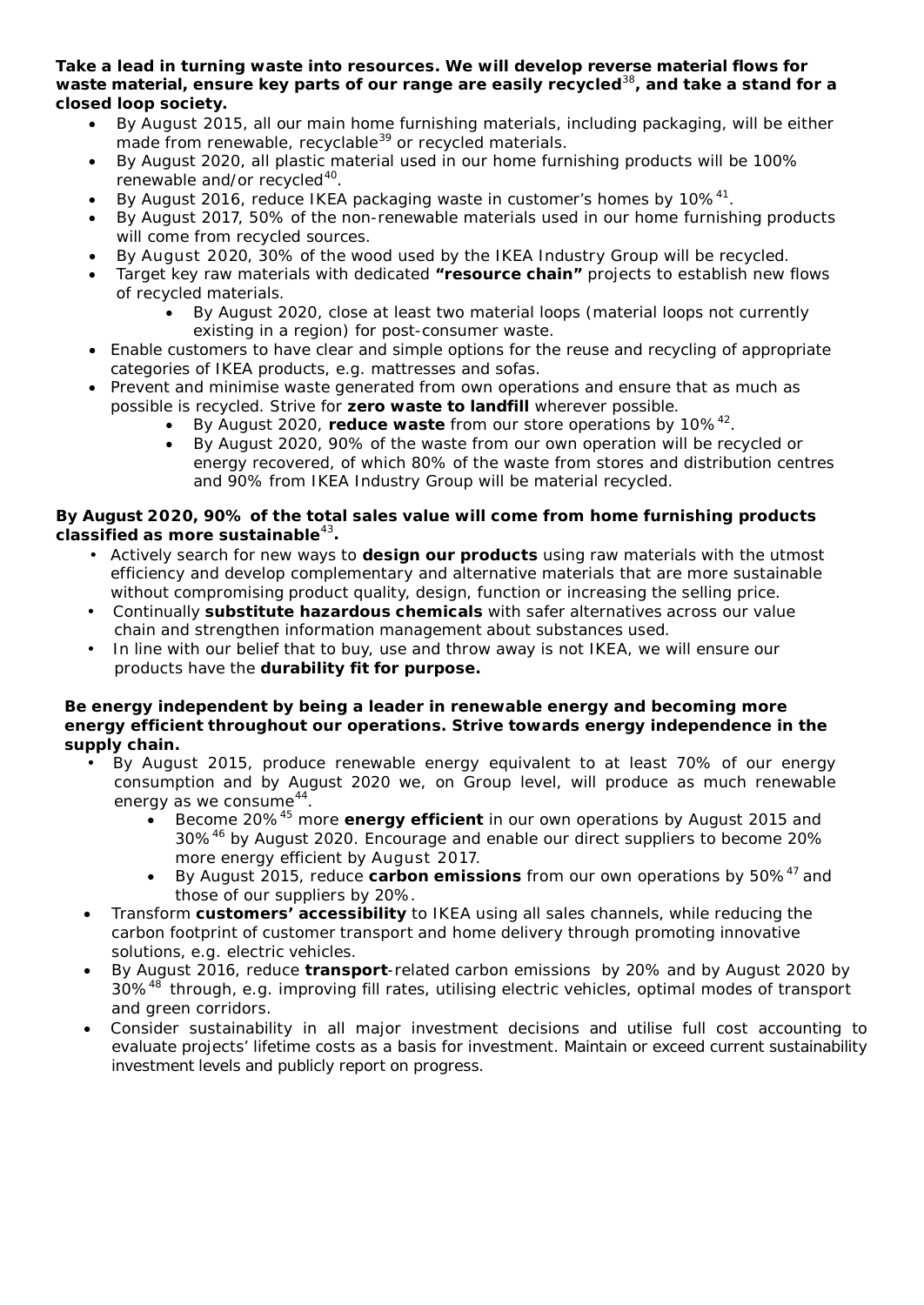Better life for people and communities Together with our value chain

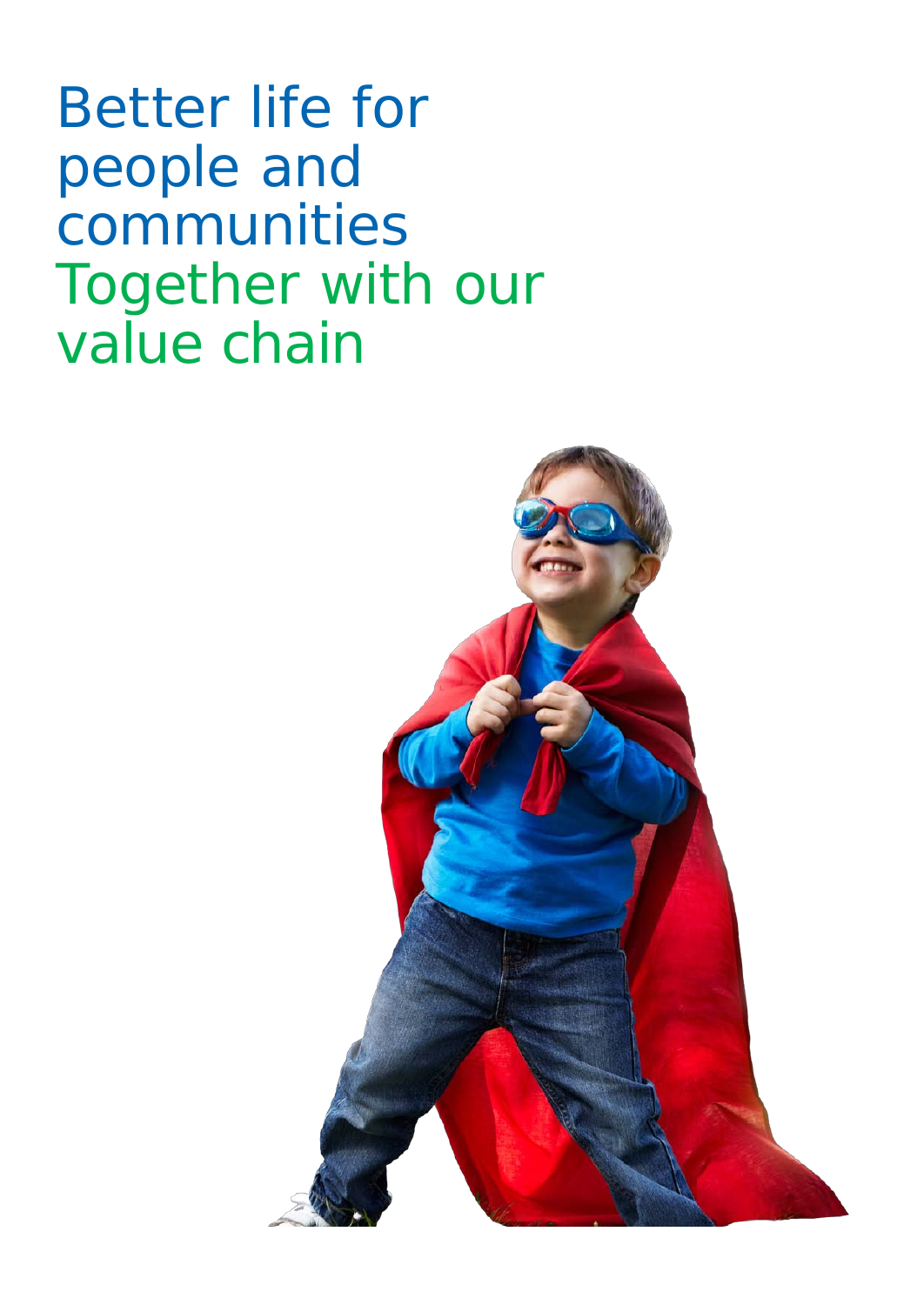Our vision is to create a better everyday life for **the many people**. We are committed to having a positive influence on people's lives across our value chain; supporting positive economic, social and environmental development, promoting equality and placing **respect for human rights** at the centre of what we do by:

- Continuing to use the UN Guiding Principles on Business and Human Rights<sup>[49](#page-19-48)</sup>, working to promote its implementation across our value chain.
- Strengthening our work to protect the rights of children, using the Children's Rights and Business Principles [50](#page-20-0) as a base and building on our belief that our actions should always have **the best interest of the child** in mind.
- Using the ILO Fundamental Principles of Rights at Work<sup>[51](#page-20-1)</sup> to have a positive impact on people's working conditions and **respect labour rights**.

#### **Take a lead in contributing to a better life for the people and communities across our value chain.**

#### **Be a great place to work for our co-workers.**

- Following the IKEA Diversity and Inclusion approach<sup>[52](#page-20-2)</sup>, every IKEA unit has defined actions to ensure a **diverse co-worker** population. Our goal is to reach gender balance in key leadership positions and to reflect the diverse nationalities of our market.
- The requirements we place on our own operations, with regards to environmental, social and working conditions, meet or exceed those we require of our suppliers.
- We enable and encourage co-workers to participate in **community involvement** activities in their local area.
- By August 2020, more than 500 co-workers from around the world will have participated in IKEA Foundation IWitness trips by visiting schools and communities that are supported by IKEA's annual good cause campaigns.

#### **Contribute to better lives for workers by supporting decent work throughout our supply chain.**

- Maintain the social and environmental improvements reached through the 100% IWAY approval of all suppliers of home furnishing and other key products and services<sup>[53](#page-20-3)</sup>.
- By August 2015, expand the reach of our supplier code of conduct by securing IWAY approval at all national IKEA Food, Indirect Material and Services and retail suppliers within the scope of IWAY<sup>[54](#page-20-4)</sup>.
- By August 2017, go further into our supply chain by securing compliance to IWAY Musts<sup>[55](#page-20-5)</sup> at all sub suppliers of critical material and processes<sup>56</sup>

#### **Lead towards a more equal world, supporting children, vulnerable groups and communities.**

- Advocate for children's rights by influencing policy development, raising awareness and supporting families in vulnerable communities.
- Develop and implement a transparent and reliable system for the responsible recruitment of **migrant workers** at first tier suppliers in identified critical areas by August 2017.
- Continuously identify and develop setups for **home based workers** to improve working conditions, protect labor rights and prevent child labour. By August 2020, all home based workers are transitioned into improved setups and part of our handmade development programme.
- Support the development of small-scale **social entrepreneurs** into IKEA suppliers leading to demonstrable social benefits, such as tackling poverty. Three new limited edition collections from the IKEA Social Entrepreneur initiative launched in three countries before February 2015.

#### **Create lasting change for children and families that need it the most.**

- All IKEA Group units will engage in local community activities in line with People & Planet Positive, based on local needs assessment and co-worker engagement.
- Engage customers and co-workers in annual local and global campaigns for a good cause<sup>[57](#page-20-7)</sup> to improve children's lives in the developing world. Annual donations will reach 20 million euro by August 2020.
- By June 2015, the IKEA Foundation will implement programme(s) to promote children's rights, fight child labour and create opportunities for families living in Brazil's leather supply chain communities.
- By December 2016, the IKEA Foundation will develop programmes to help families and communities secure access to quality drinking water in water stressed areas.
- By December 2018, the IKEA Foundation aims to help more than two million women in India develop the skills they need to manage their own businesses and social ventures, and successfully sell sustainable products to global and local customers.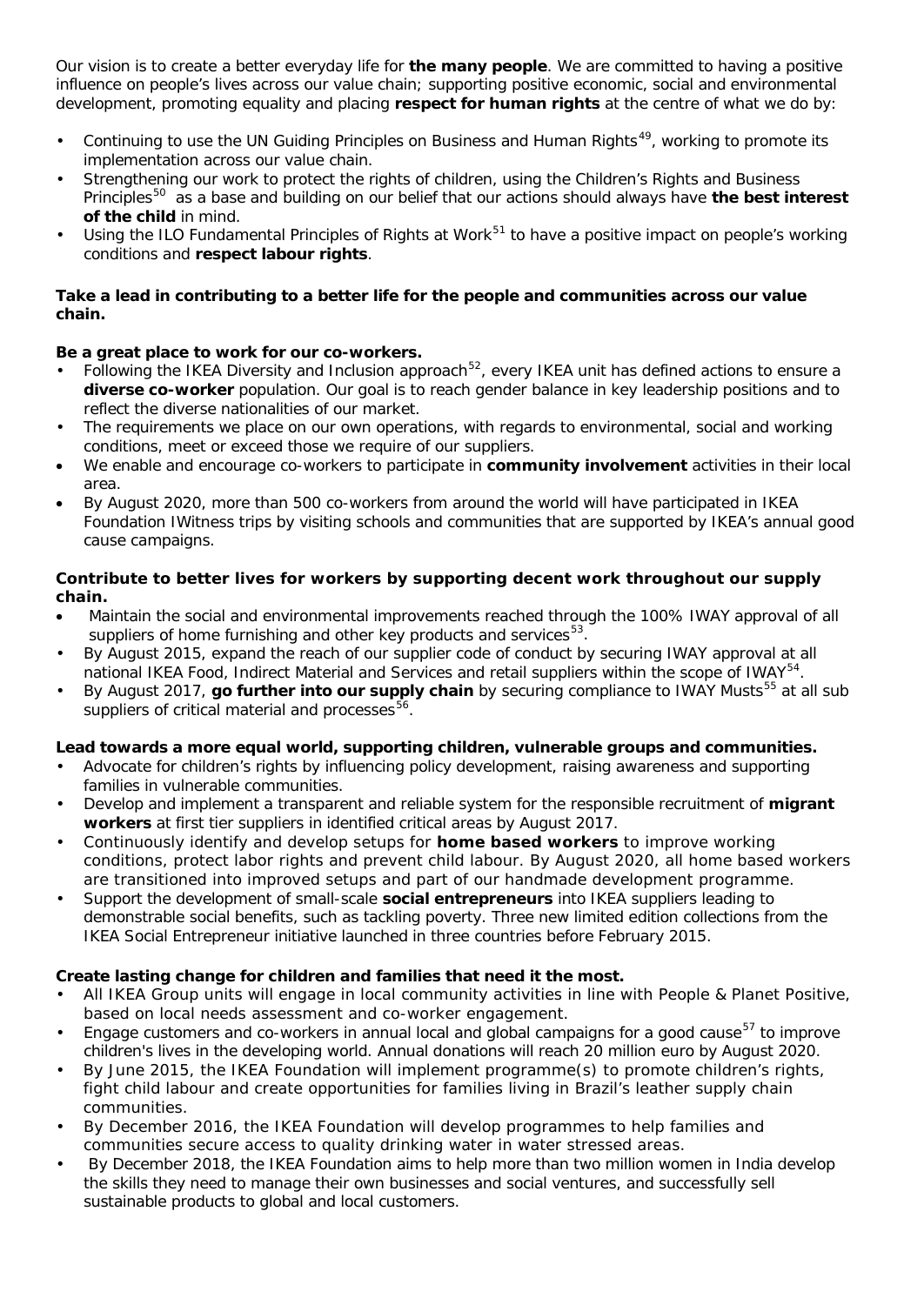## **FINALLY, A LITTLE IKEA & SUSTAINABILITY DICTIONARY**

| ASC                                        | Aquaculture Stewardship Council is one the world's leading certification and labelling<br>programme for responsibly farmed seafood.                                                                                                                                                                                                                                                                                                                                                                                                             |
|--------------------------------------------|-------------------------------------------------------------------------------------------------------------------------------------------------------------------------------------------------------------------------------------------------------------------------------------------------------------------------------------------------------------------------------------------------------------------------------------------------------------------------------------------------------------------------------------------------|
| <b>Better Cotton Initiative</b><br>(BCI)   | It is a multi-stakeholder initiative that aims to promote measurable improvements in the<br>key environmental and social impacts of cotton cultivation worldwide to make it more<br>sustainable.                                                                                                                                                                                                                                                                                                                                                |
| <b>Brand Capital</b>                       | IKEA Brand Capital Survey is a standardized survey and information programme<br>that Inter IKEA Systems B.V. carries out every year, in every IKEA store around the<br>world. The survey assesses how the IKEA Brand is perceived in the local<br>marketplace.                                                                                                                                                                                                                                                                                  |
| Carbon emissions <sup>58</sup>             | A greenhouse gas (GHG), e.g. carbon emissions, is a gas that absorbs and emits<br>radiation within the thermal infrared range, i.e. a gas that traps heat in the Earth's<br>atmosphere. Examples are water vapour, carbon dioxide, methane, nitrous oxide and<br>ozone. This process is the fundamental cause of the greenhouse effect also known as<br>climate change.                                                                                                                                                                         |
| Chain of custody <sup>59</sup>             | A legal term that refers to the ability to guarantee the identity and integrity of the<br>sample of the test results from collection through to reporting. For forestry products it is<br>the path taken by products from the forest or, in the case of recycled materials, from<br>the reclamation site to the consumer including each stage of processing, transformation,<br>manufacturing, and distribution where progress to the next stage of the supply chain<br>involves a change of ownership.                                         |
| Climate positive at home                   | Homes that produce energy, are extremely energy efficient and release emissions<br>within the limits of our planet. For example, IKEA can enable customers to become<br>climate positive by providing products and solutions that reduce their energy use and<br>increase their use of renewable energy. Example of products include sensors, timers<br>and energy meters, induction hobs, most energy efficient appliances, LED light<br>sources and home based solar PVs and heat pumps.                                                      |
| Climate positive                           | Where the overall impact of our business, from the energy that powers our stores to the<br>products our customers use at home, is positive by reducing more emissions than we<br>cause and promoting the fast up-take of clean technology.                                                                                                                                                                                                                                                                                                      |
| <b>Closed material loops</b>               | To use recycled materials, from post-consumer or post-industrial sources, in order to<br>minimise the environmental impact of the materials and to decrease the use of virgin<br>materials.                                                                                                                                                                                                                                                                                                                                                     |
| <b>Consumers</b>                           | Defined as people living in the uptake area of an IKEA store, definition used in the IKEA<br>brand perception survey Brand Capital.                                                                                                                                                                                                                                                                                                                                                                                                             |
| <b>Critical materials and</b><br>processes | Covers material and processes which have an increased risk of sustainability concerns<br>associated with the raw material or how it is sourced. For example cotton, leather,<br>wood, down & feathers, palm oil, natural fibers and plants.                                                                                                                                                                                                                                                                                                     |
| Decent work                                | A ILO concept that is based on the understanding that work is a source of personal<br>dignity, family stability, peace in the community, democracies that deliver for people,<br>and economic growth that expands opportunities for productive jobs and enterprise<br>development. Read more at: http://www.ilo.org/global/about-the-ilo/decent-work-<br>agenda/lang--en/index.htm                                                                                                                                                              |
| Democratic Design                          | Democratic Design is the IKEA way of designing products to meet the many people's<br>wants and needs. It consists of five dimensions that each product must fulfil; well-<br>designed, functional and of good quality, have a low price, and be sustainable (both<br>when it comes to the environment and safeguarding human rights).                                                                                                                                                                                                           |
| Diversity and Inclusion                    | To enable diversity, we will create an inclusive climate, supported by an infrastructure in<br>which all co-workers feel welcomed, respected, valued and trusted to fully contribute to<br>the business. Inclusion of our diverse co-workers is in line with our values and is critical<br>to realizing the benefits of their differences and similarities.                                                                                                                                                                                     |
| <b>Forest positive</b>                     | IKEA is committed to promoting sustainable forestry and land use practises, beyond our<br>needs, that integrate forest protection and restoration. Overall, our activities will<br>safeguard forest biodiversity at landscape level and we will ensure a long-term balance<br>between harvest of wood and forest re-growth.                                                                                                                                                                                                                     |
| <b>Forestry requirements</b>               | These requirements demand that all wood used at IKEA shall be of known origin and the<br>can NOT come from forests that have been illegally logged; from High Conservation<br>Value Forests (HCVF) unless they are certified as responsibly managed; tropical and sub-<br>tropical natural forests that are being converted into plantations or non-forest use;<br>sourced in recognised commercial genetically modified tree plantations; sourced in areas<br>where serious social conflicts are ongoing, where the suppliers do not adhere to |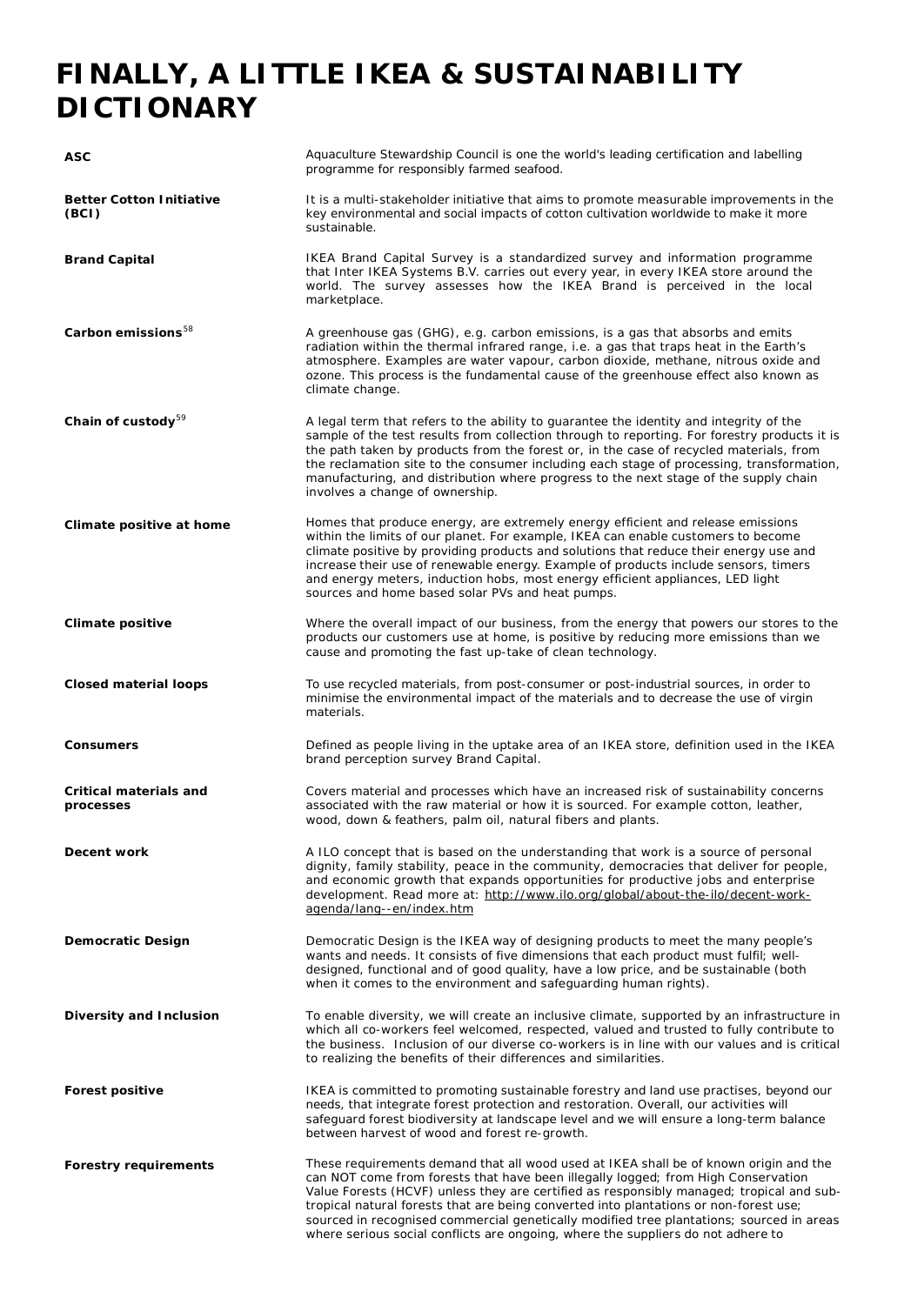|                                             | international conventions on how to treat co-workers. IKEA has the right to make an<br>audit without prior warning and can demand information on the origin of the wood giving<br>a 48 hour notice.                                                                                                                                                                                                                                                                                     |
|---------------------------------------------|-----------------------------------------------------------------------------------------------------------------------------------------------------------------------------------------------------------------------------------------------------------------------------------------------------------------------------------------------------------------------------------------------------------------------------------------------------------------------------------------|
| <b>Forest Stewardship</b><br>Council (FSC)  | As an independent organization, FSC sets international standards for responsible forest<br>management and accredits independent third-party organizations that certify forest<br>managers and forest product producers to these standards.                                                                                                                                                                                                                                              |
| FY                                          | The IKEA financial year runs from September 1 to August 31.                                                                                                                                                                                                                                                                                                                                                                                                                             |
| Good cause campaigns                        | Annual time-limited campaigns that involve customers and co-workers in IKEA<br>Foundation projects, for example the Soft Toys for Education and Brighter Lives for<br>Refugees.                                                                                                                                                                                                                                                                                                         |
| <b>Growing IKEA Together</b>                | IKEA's current business direction, FY10-FY20.                                                                                                                                                                                                                                                                                                                                                                                                                                           |
| Human rights                                | The UN Universal Declaration of Human Rights is a common standard for all people. At<br>IKEA, we will have this constantly in mind, promote and observe the respect for these<br>rights throughout the scope of our business with the guidance of the 2011 UN Guiding<br>Principles for Business and Human Rights. Read more on:<br>http://www.ohchr.org/documents/issues/business/A.HRC.17.31.pdf                                                                                      |
| <b>IKEA Family</b>                          | <b>IKEA FAMILY</b> is our customer club that shares inspiration and rewards its members<br>through offering special discounts on regular IKEA products, and access to the unique<br>and exclusive IKEA FAMILY product range. Through IKEA FAMILY we can reach our most<br>regular and loyal IKEA customers frequently and quickly.                                                                                                                                                      |
| <b>IKEA Foundation</b>                      | The IKEA Foundation is a Dutch charitable foundation which aims to improve<br>opportunities for children and youth in developing countries by funding holistic, long-<br>term programmes that can create substantial, lasting change in four fundamental areas<br>of a child's life — a home, education, health, and family income. More information found<br>on www.ikeafoundation.org                                                                                                 |
| <b>IKEA IMS</b>                             | IKEA Indirect Material and Services (IKEA IMS) are responsible for purchasing and<br>supplying non-home furnishing products and services needed in the IKEA business.                                                                                                                                                                                                                                                                                                                   |
| <b>IKEA Industry Group</b>                  | IKEA Industry business structure consists of four Divisions: Flatline, Solid Wood, Boards<br>and Purchase. The purchase organisation is centralised in categories, aligning with the rest<br>of IKEA. The Industrial Strategies function leads new development activities, being the<br>interface to IKEA of Sweden and Supplying.                                                                                                                                                      |
| <b>IKEA Social Entrepreneurs</b>            | Through the initiative IKEA Social Entrepreneurs, IKEA is finding and creating<br>partnerships with businesses that focus on benefitting social issues. The limited<br>edition collections of handmade products from the partnerships are sold in selected<br>stores around the world.                                                                                                                                                                                                  |
| <b>IWAY</b>                                 | Since 2000, the IKEA Way on Purchasing Home Furnishing Products, Materials and<br>Services. IKEA's supplier code of conduct that defines what suppliers can expect from<br>IKEA and specifies what IKEA requires from its suppliers.                                                                                                                                                                                                                                                    |
| <b>IWitness</b>                             | The IWitness Global Citizens programme engages IKEA co-workers and customers in<br>projects funded by the annual IKEA Good Cause campaigns. The programme sends co-<br>workers from different IKEA retail countries to projects run by IKEA Foundation<br>partners-UNICEF, Save the Children and UNHCR-to see how these projects help some<br>of the world's most vulnerable children.                                                                                                  |
| <b>LED</b>                                  | Light Emitting Diodes.                                                                                                                                                                                                                                                                                                                                                                                                                                                                  |
| <b>Main materials</b>                       | A material is the matter from which a thing is, or can, be made. Products in the IKEA<br>range are often made of several different materials and they are all equally important.<br>E.g. a sofa can be made of wood, PU foam, textiles and some metal parts, which mean<br>the sofa consists of four main materials. Excluded from being considered as main<br>materials are; additives, lacquering, or other extra substances that would finish, glue or<br>surface-treat the product. |
| More sustainable products                   | Products that scores 120 points or more in the IKEA Sustainability Product Scorecard<br>and are produced at IWAY approved suppliers.                                                                                                                                                                                                                                                                                                                                                    |
| More sustainable sources<br>of raw material | Currently includes sources such as wood from FSC forests and recycled wood, Better<br>Cotton, UTZ certified cocoa, tea and coffee and ASC or MSC certified seafood.                                                                                                                                                                                                                                                                                                                     |
| MSC                                         | Marine Stewardship Council is the world's leading certification and eco-labelling<br>programme for sustainable seafood.                                                                                                                                                                                                                                                                                                                                                                 |
| NGO                                         | Non-Governmental Organisation, increasingly also referred to as CSO (Civil Society<br>Organisation).                                                                                                                                                                                                                                                                                                                                                                                    |
| Non-renewable materials                     | For example; plastics, foam, steel and metals etc.                                                                                                                                                                                                                                                                                                                                                                                                                                      |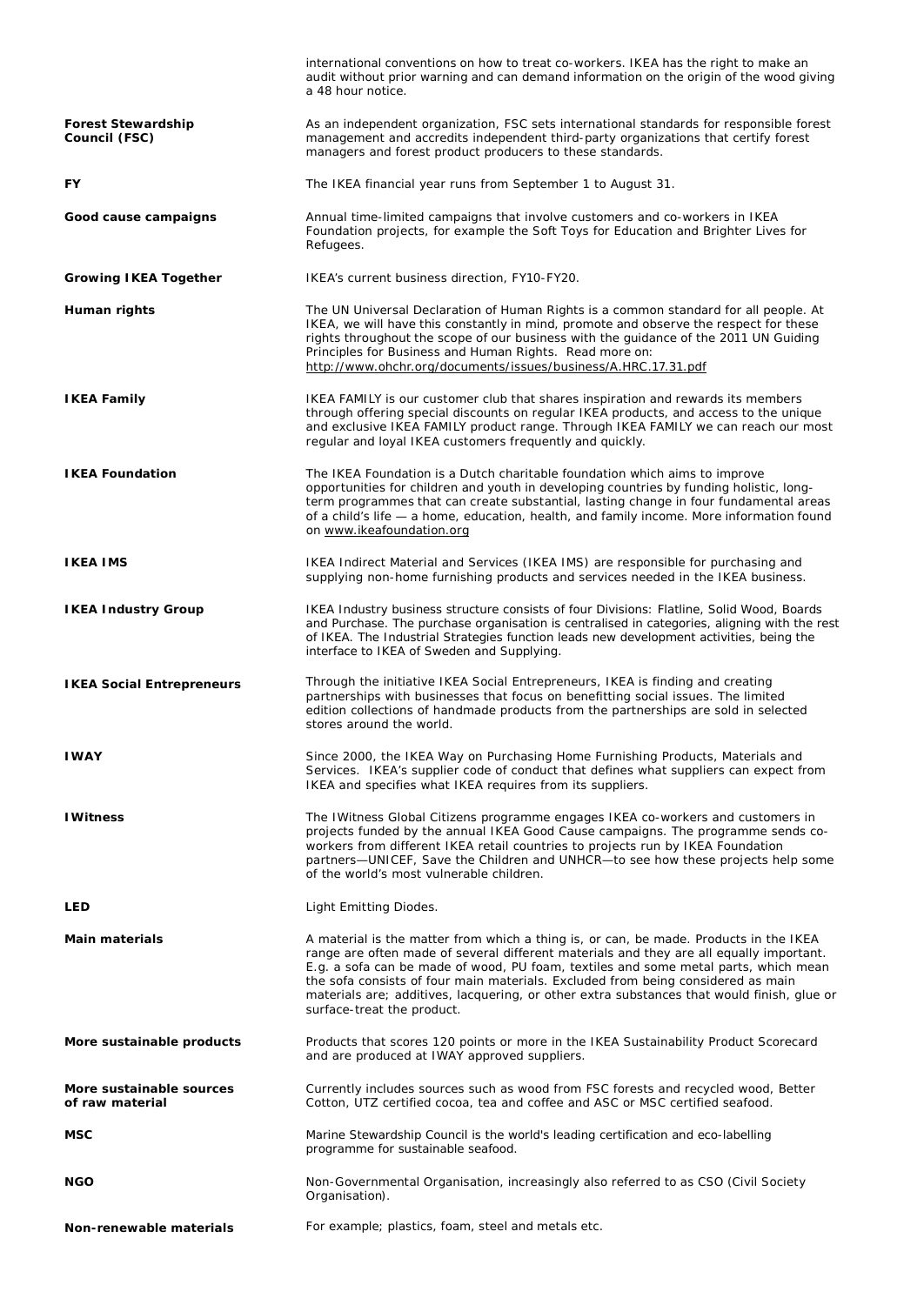#### **used at IKEA**

| <b>Planet positive</b>                           | IKEA puts more in than we take out and use resources with the utmost efficiency where<br>we work towards a closed loop society where waste is turned into resources.                                                                                                                                                                                                                                                                                                                                                                                                                                                                                              |
|--------------------------------------------------|-------------------------------------------------------------------------------------------------------------------------------------------------------------------------------------------------------------------------------------------------------------------------------------------------------------------------------------------------------------------------------------------------------------------------------------------------------------------------------------------------------------------------------------------------------------------------------------------------------------------------------------------------------------------|
| PV                                               | Photovoltaic (PV) is a method of generating electrical power by converting solar<br>radiation into direct current electricity using semiconductors that exhibit the<br>photovoltaic effect.                                                                                                                                                                                                                                                                                                                                                                                                                                                                       |
| <b>Recycled materials</b>                        | A material that is produced from processed waste materials, either from industrial waste<br>(e.g. manufacturing leftover material) or household waste (e.g. used products),<br>excluding energy recovery.                                                                                                                                                                                                                                                                                                                                                                                                                                                         |
| Recycling of non-<br>renewable materials         | The recycling of non-renewable materials used to produce home-furnishing products<br>to maximise the use of each resource. Refers to materials such as steel, copper, oil-<br>based plastics etc.                                                                                                                                                                                                                                                                                                                                                                                                                                                                 |
| Renewable energy                                 | Renewable energy is energy derived from resources that are regenerative or for all<br>practical purposes cannot be depleted. IKEA mainly invest in wind, solar, geothermal<br>and biomass.                                                                                                                                                                                                                                                                                                                                                                                                                                                                        |
| Resource independence                            | Resource scarcity will drive prices and limit availability of many raw materials and could<br>shape our business in an unpredictable way. Resource independence at IKEA means<br>taking active control of the raw material flows throughout our business. We will avoid<br>dependency on finite supplies of unsustainable raw materials. We will promote a more<br>cyclical society with high volumes of recycled material and opportunities for<br>remanufacturing. We will secure long term access to sustainable sources of natural<br>materials and will actively develop new sustainable alternatives. We will succeed<br>through collaboration with others. |
| Solutions for a more<br>sustainable life at home | Products and know-how helping our customers to lower the energy and water<br>consumption and to sort and minimise waste at home.                                                                                                                                                                                                                                                                                                                                                                                                                                                                                                                                  |
| <b>Sustainability Product</b><br>Scorecard       | An internal tool to evaluate products from a sustainability performance point of view.<br>Consist of 11 criteria that are differently weighted. If a product reaches 120 points and<br>the production is IWAY approved - a specific product can get classified as more<br>sustainable.                                                                                                                                                                                                                                                                                                                                                                            |
| Sustainable consumption <sup>60</sup>            | The use of services and related products which respond to basic needs and bring a<br>better quality of life while minimising the use of natural resources and toxic materials<br>as well as the emissions of waste and pollutants over the life cycle so as not to<br>jeopardise the needs of future generations.                                                                                                                                                                                                                                                                                                                                                 |
| Sustainable development <sup>61</sup>            | United Nations definition: Development that meets the needs of the present without<br>compromising the ability of future generations to meet their own need. (coined by the<br>Bruntland Commission in 1987).                                                                                                                                                                                                                                                                                                                                                                                                                                                     |
| Sustainable production <sup>62</sup>             | Sustainable production is the creation of goods and services using processes and<br>systems that are: non-polluting; conserving energy and natural resources; economically<br>efficient; safe and healthy for workers, communities, and consumers; and, socially and<br>creatively rewarding for all working people.                                                                                                                                                                                                                                                                                                                                              |
| <b>Transformation</b>                            | Transformation is a big change where we re-think, re-make, re-structure - leaving<br>outdated ways that keep us in limitations.                                                                                                                                                                                                                                                                                                                                                                                                                                                                                                                                   |
| UTZ                                              | Certification programme for sustainable growth of coffee, cocoa and tea. The<br>certification ensures responsible production and that our customers can trace their<br>coffee and cocoa all the way from the plantation to the store.                                                                                                                                                                                                                                                                                                                                                                                                                             |
| <b>VOICE</b>                                     | VOICE is the IKEA annual co-workers survey, one of the business development tools<br>used to measure how well IKEA is doing in terms of business and people growing<br>together.                                                                                                                                                                                                                                                                                                                                                                                                                                                                                  |
| <b>Water positive</b>                            | Being water positive means that we will be good water stewards and contribute to<br>improved management in water-stressed areas where we operate. We will do this by:<br>driving high impact water efficiency and quality programmes, directly and throughout<br>our supply chain; innovating to ensure that our products are helping our customers<br>use water in the most positive way; and collaborating with other stakeholders to<br>advocate for long-lasting positive change, ensuring improved function of ecosystems                                                                                                                                    |

and increased availability of clean water for people and communities.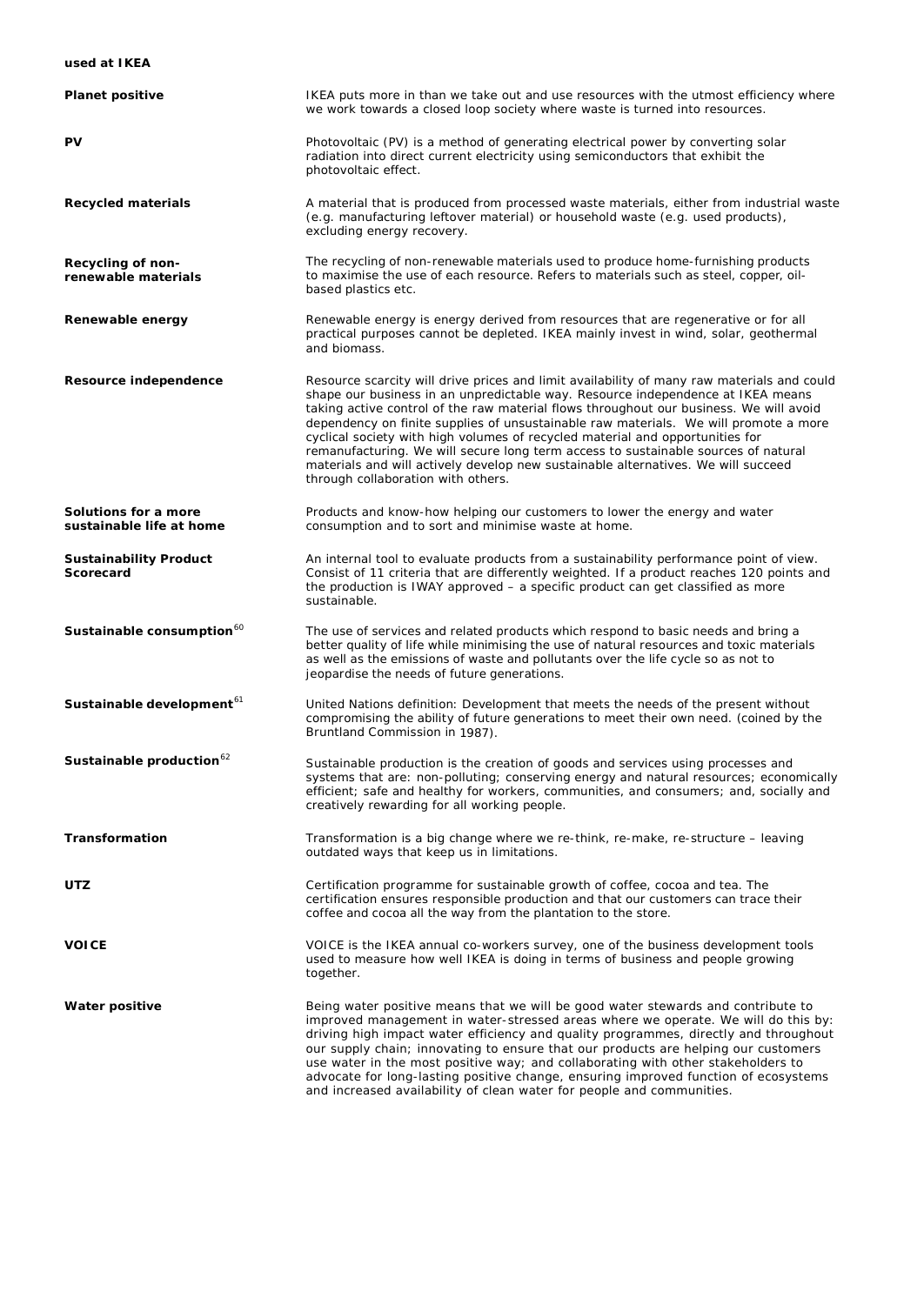## **REFERENCES**

<span id="page-19-0"></span><sup>1</sup> Intergovernmental Panel on Climate Change Special Report on Emission Scenarios, 2000.<br>http://www.ipcc.ch/pdf/assessment-report/ar4/wg1/ar4-wg1-spm.pdf<br><sup>2</sup> "Dream ii.

<http://www.ipcc.ch/pdf/assessment-report/ar4/wg1/ar4-wg1-spm.pdf> <sup>2</sup> "Prosperity without growth? The transition to a sustainable economy", Sustainable Development Commission, 2011.

<span id="page-19-2"></span><span id="page-19-1"></span><sup>3</sup> UN Habitat,

- <span id="page-19-3"></span><sup>4</sup> "Vision 2050: The new agenda for business – in brief". WBCSD, 2010. p. 18
- <span id="page-19-4"></span>5<br>6 World Bank. http://www.worldbank.org/en/news/press-release/2013/10/10/report-finds-400-million-children-living-extreme-poverty<br>6 Judass etimol Quessiadion for Missolics, latter (foress-release/an/side finalism (hand fo
- <span id="page-19-5"></span><sup>6</sup> International Organization for Migration. http://www.iom.int/cms/en/sites/iom/home/what-we-do/labour-migration.html
- <span id="page-19-6"></span><sup>7</sup> "Living Planet Report 2010" WWF, 2010.
- <span id="page-19-7"></span>8 OECD. http://www.oecd.org/environment/indicators-modelling-outlooks/40200582.pdf

<span id="page-19-8"></span>9 Bloomberg New Energy Finance and furnituremanufacturers.net

<span id="page-19-9"></span><sup>10</sup> Find more information in the IKEA Group Sustainability Report 2013.

<span id="page-19-10"></span><sup>11</sup> Measured in kWh/m3 sold goods.

<span id="page-19-11"></span><sup>12</sup> Lighting cables still contain PVC.

<span id="page-19-12"></span><sup>13</sup> Resource and energy independence refers to using resources within the limits of the planet - enabling us to take greater control of our resource chain, through approaches such as vertical integration into raw materials and by increasing recycling and reuse of critical raw materials. Become a leader in renewable energy generation by producing as much renewable energy as we consume, and driving energy efficiency throughout our operations and supply chain. <sup>14</sup> See dictionary for explanation.

<span id="page-19-14"></span><span id="page-19-13"></span><sup>15</sup> Measured through Brand Capital. After August 2015, this target will expire and be replaced with a new 2020 target.

<span id="page-19-15"></span><sup>16</sup> Measured through the VOICE question "I am proud of the way IKEA works with sustainability" and Brand Capital.

<span id="page-19-16"></span>17 Measured through Brand Capital.

<span id="page-19-17"></span><sup>18</sup> Measured through Brand Capital and Consumer Tracker. These targets will be activated from September 2015.

<span id="page-19-18"></span><sup>19</sup> For example stores' location and green spaces around the store; easily accessible public transport systems; sustainable building materials used; waste managed; efficient energy use (i.e. all light sources LED or high performing fluorescents); renewable energy solutions; and efficient water management. Guidelines are being developed to build on existing work within stores and distribution<br>centres. These guidelines will take local conditions into consideration.<br><sup>20</sup> Mo will facus

<span id="page-19-19"></span>We will focus on the areas where we expertise, e.g. renewable energy and energy efficiency; recycling and producer responsibility; strong and effective eco-design standards; improved chemical safety and substitution of hazardous chemicals and children's rights.<br><sup>21</sup> Measured through Brand Capital.

<span id="page-19-21"></span><span id="page-19-20"></span>22 Measured through Brand Capital and Consumer Tracker. These targets will be activated from September 2015.

<span id="page-19-22"></span><sup>23</sup> These sources are currently defined as FSC certified or recycled wood. Once the 2017 more sustainable sources goal has been met,

we will re-evaluate this criteria.<br><sup>24</sup> Suppliers related to Home Furnishing, IKEA Components, Transportation, distribution services and central Food.

<span id="page-19-24"></span><span id="page-19-23"></span><sup>25</sup> For the retail operations, current IWAY focus is on cleaning, home delivery, security and waste management suppliers.

<span id="page-19-25"></span><sup>26</sup> See dictionary for explanation.

<span id="page-19-26"></span><sup>27</sup> A fourfold increase corresponds to sales of approximately 2.6 billion euro per year, as of FY20 with baseline year FY13.

<span id="page-19-27"></span>28 See dictionary for explanation.

<span id="page-19-28"></span><sup>29</sup> IKEA can enable customers to become climate positive by providing products and solutions that reduce their energy use and increase their use of renewable energy. Example of products include sensors, timers and energy meters, induction hobs, most energy efficient appliances, LED light sources and home based solar PVs and heat pumps.<br><sup>30</sup> Where local conditions allow.

<span id="page-19-30"></span><span id="page-19-29"></span>31 Including food, packaging, chemicals and other general household waste.

<span id="page-19-31"></span>32 Currently includes sources such as wood from FSC forests and recycled wood, Better Cotton, UTZ certified cocoa, tea and coffee

and ASC or MSC certified seafood.<br><sup>33</sup> These sources are currently defined as FSC certified or recycled wood.

<span id="page-19-33"></span><span id="page-19-32"></span><sup>34</sup> Countries where IKEA, along with our partners, have identified high risk of sustainability challenges.

<span id="page-19-34"></span><sup>35</sup> These sources are currently defined as FSC certified or recycled wood. Once the 2017 more sustainable sources goal has been met, we will re-evaluate this criteria.<br>
<sup>36</sup> From a FY13 baseline year.<br>
<sup>37</sup> See dictionary for definition of critical materials and processes.

<span id="page-19-35"></span>

- <span id="page-19-37"></span><span id="page-19-36"></span>38 This also includes up-cycling and down-cycling.
- <span id="page-19-38"></span> $39$  On an industrial scale in at least one market where we have retail operations.

<span id="page-19-39"></span> $40$  The scope is plastics category products which we sell, textile products, packaging and components for furniture.

<span id="page-19-40"></span><sup>41</sup> Compared to FY11.

- <span id="page-19-41"></span> $42$  Baseline year: 12.5 kg/m3 in FY13. This is measured as kg/m<sup>3</sup> sold goods.
- <span id="page-19-42"></span>43 Through the sustainability product scorecard.

- <span id="page-19-44"></span><sup>45</sup> Compared to FY10 in relative terms, measured by KWh/m3 sold goods for retail operations and kWh/m3 purchased goods for trading operations.<br><sup>46</sup> Compared to FY10 in relative terms, measured by KWh/m2 for retail operations and kWh/m3 purchased goods
- <span id="page-19-45"></span>for trading operations.<br><sup>47</sup> Compared to FY10 in relative terms, measured by CO2/m3 products sold, or CO2/m3 goods purchased.<br><sup>48</sup> 0
- <span id="page-19-46"></span>
- <span id="page-19-47"></span>Compared to FY11, in relative terms and measured by m3 transported goods.
- <span id="page-19-48"></span><sup>49</sup> These guidelines are based on the UN Universal Declaration on Human Rights and core ILO conventions.

<span id="page-19-43"></span><sup>44</sup> Own operations relate to distribution centres, stores, offices, IKEA Industry Group factories.